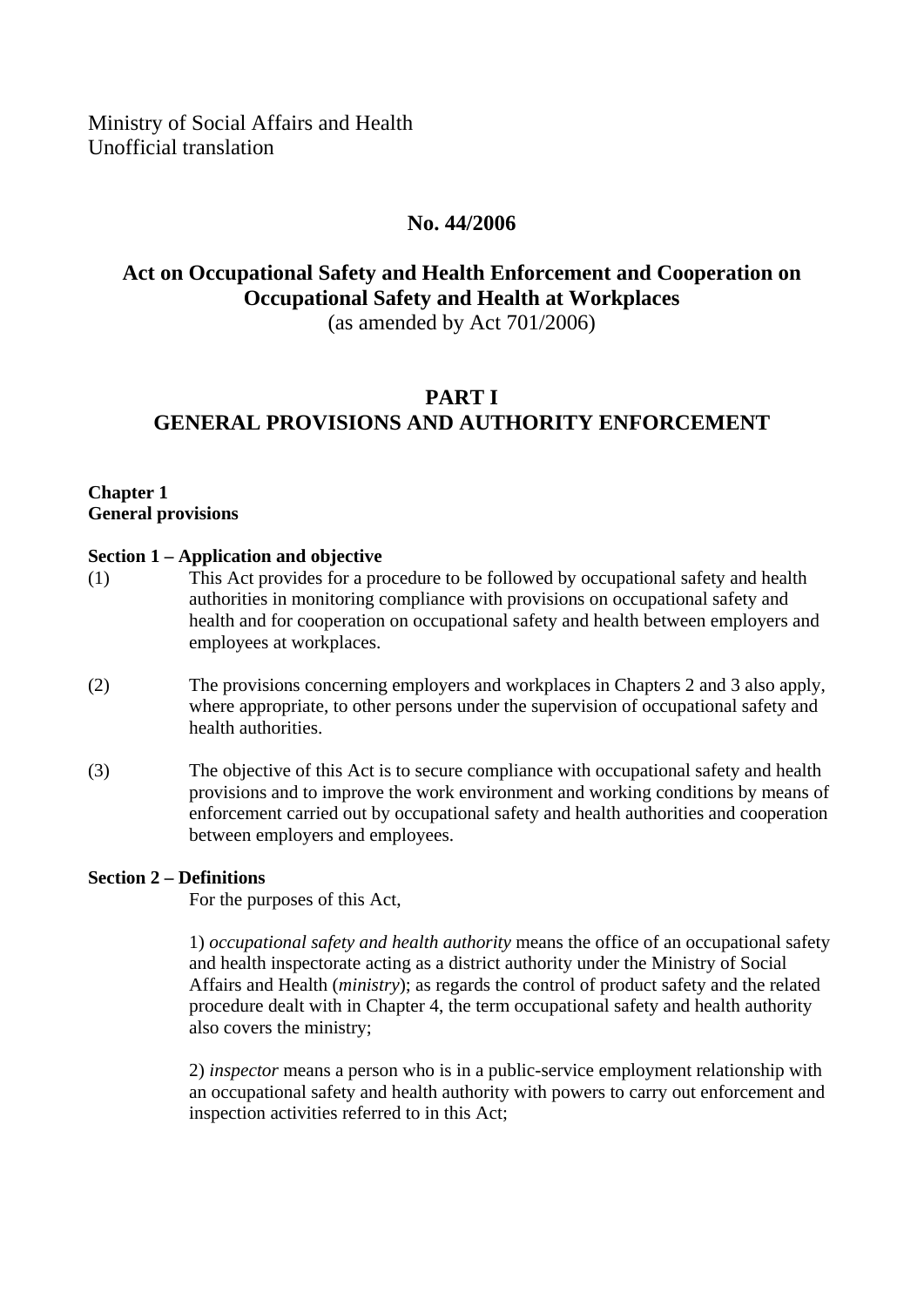3) *product* means machinery, work equipment, personal protective equipment or other technical devices or objects as well as chemicals or installations or objects containing a chemical.

## **Chapter 2**

### **The powers and duties of occupational safety and health authorities and inspectors**

### **Section 3 – Enforcement**

- (1) Occupational safety and health authorities inspect workplaces and other locations of supervision and take other actions required by legislation. Occupational safety and health authorities shall in their enforcement activities promote cooperation between employers and employees.
- (2) Occupational safety and health authorities' enforcement activities are governed by the Administrative Procedure Act (434/2003), the Language Act (423/2003), the Sami Language Act (1086/2003) and the Act on the Openness of Government Activities (621/1999), unless otherwise provided below. Separate provisions are issued regarding the administration of occupational safety and health and any other duties of occupational safety and health authorities.

#### **Section 4 – Access to information and inspection rights**

(1) To carry out enforcement activities, occupational safety and health authorities and inspectors have the right, to such an extent as is necessary for enforcement purposes, to:

> 1) have access to any place where work is performed or, for a good cause, is expected to be performed, to any other premises which employers, according to an act to be enforced by occupational safety and health authorities, are obliged to provide for employees' use, and to any place where products to be placed on the market or supplied for use are manufactured, stored or displayed;

> 2) receive from employers for inspection documents which they, according to provisions to be enforced by occupational safety and health authorities, shall draw up or keep, and to receive any other analyses of matters which employers, according to provisions to be enforced by occupational safety and health authorities, shall keep or have in their possession in some other way than in writing;

> 3) discuss with a person working in a place referred to in paragraph 1, or with any other person otherwise occupied there, in private or in the presence of witnesses and from this person receive information necessary for their duties and documents required of the person by provisions to be enforced by occupational safety and health authorities;

> 4) receive from employers a description of any other analyses, besides those referred to in paragraph 2, made by the employer which are related to the work, the work environment and the work community and which affect the employees' safety and health, as well as a description of any other essential plans which affect the structures of the workplace, the work and production methods and the employees' safety and health;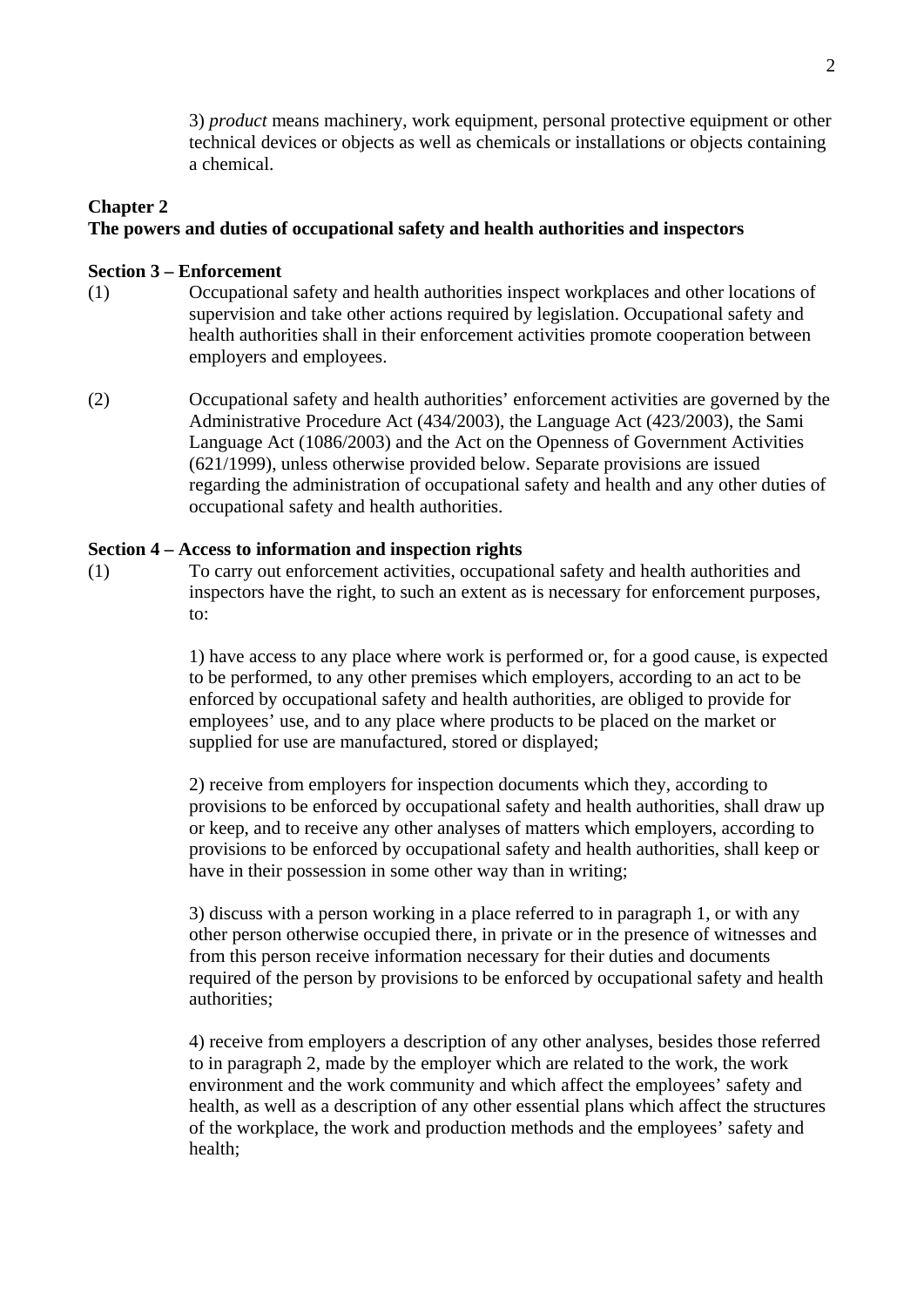5) receive from employers for inspection an agreement on the provision of occupational health care concluded between the employer and an occupational health care service provider or the employer's description of occupational health care services it has provided, as well as an occupational health care action plan, workplace analysis and any other description of occupational health care activities necessary for enforcement purposes;

6) take samples, after informing the employer of the matter, of raw materials or other materials used at the workplace, or of products manufactured or used at the workplace, for a separate analysis or investigation; a current price must be paid for a sample, unless its value is insignificant:

7) carry out hygiene measurements at the workplace and, by permission of the employer or for a cause justified by enforcement purposes, take photographs there;

8) receive from employers other information necessary for enforcement purposes and copies of the documents mentioned in this section.

(2) Inspectors shall, on request, prove their powers for carrying out inspections by a certificate issued by the occupational safety and health authority.

### **Section 5 – Carrying out a workplace inspection**

- (1) Workplace inspections shall be carried out as frequently and efficiently as is necessary for effective enforcement.
- (2) Especially effective inspection actions shall be targeted on workplaces where there are serious risks to life or health. Inspections must, when necessary, be carried out at all hours of the day when work is done.
- (3) An inspection, or any other enforcement action taken to investigate the matter, shall be carried out without delay if occupational safety and health authorities have been notified of a suspicion that a provision to be enforced by occupational safety and health authorities is being breached at the workplace or whenever the employer, the occupational safety and health representative or the occupational safety and health committee, or a corresponding cooperation body, so requires, if the circumstances mentioned in the request or notice give cause for it.

#### **Section 6 – Accident investigation**

Investigation of an occupational accident referred to in section 46 that comes to the notice of occupational safety and health authorities shall be carried out urgently. In the investigation, the course of events and the causes of the accident, and the possibility of preventing similar accidents, shall be analysed.

#### **Section 7 - Notice of an inspection and presence during the inspection**

(1) The employer shall be notified in advance of an inspection and the inspection date, unless otherwise provided in section 8. The employer shall inform the competent occupational safety and health representative of the inspection or, in the absence of such a representative, give notification in an appropriate manner at the workplace.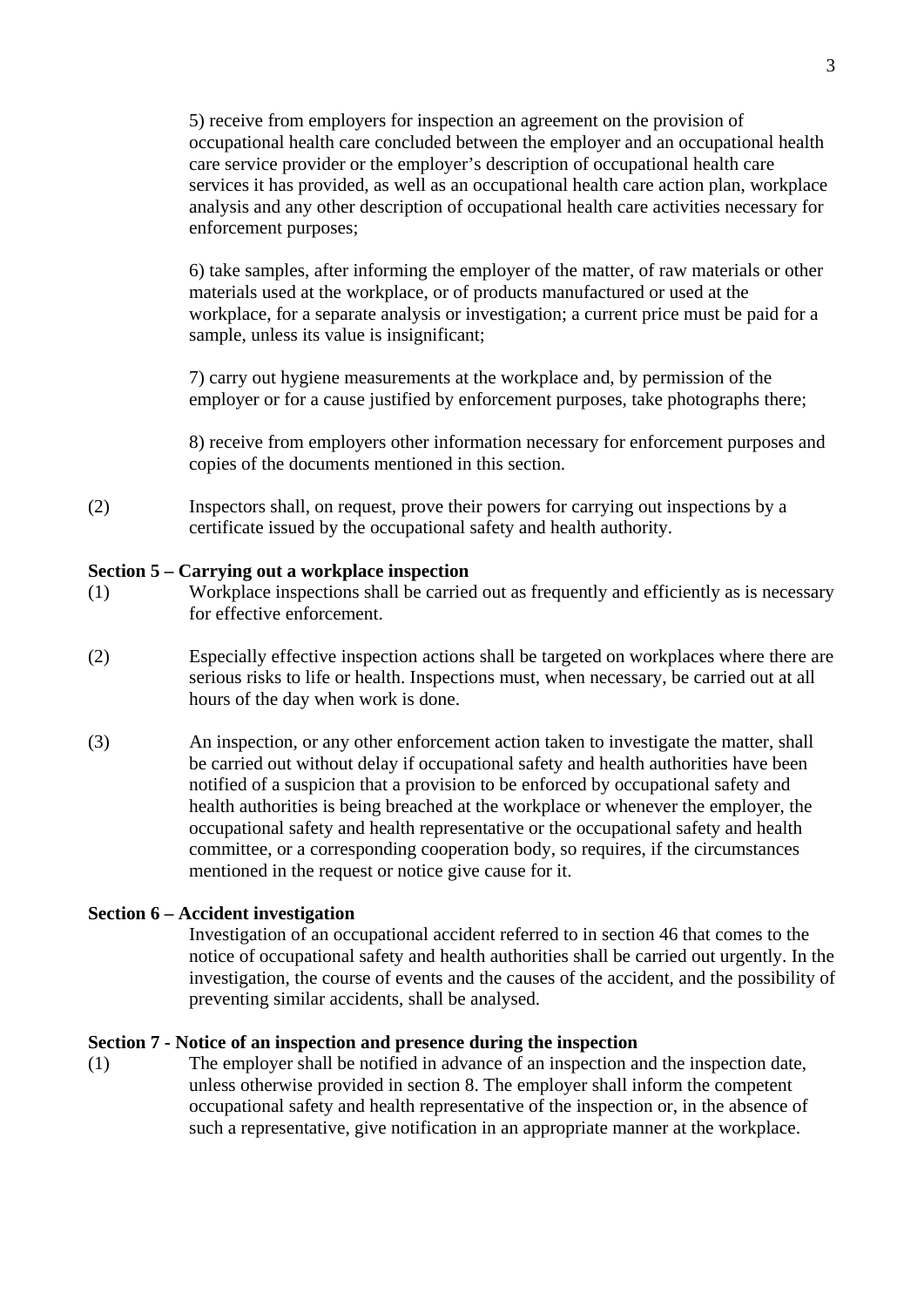- (2) The employer shall, where possible, ensure that the occupational safety and health representative is present during the inspection. If the occupational safety and health representative is not present during the inspection, the employer must tell the inspector the reason for the absence.
- (3) The employer and the employer's representative, the occupational safety and health representative and other employees have the right to be present at an inspection and express their opinions and ask questions during the inspection, and obtain information on the inspection and the related further actions. The inspector shall, on request, discuss with these persons in private such matters to be inspected that concern them, either at the workplace or elsewhere, when necessary. The inspector may restrict the number of participants to the inspection or propose it to be increased if the nature or extent of the inspection so requires.

### **Section 8 – Inspection without a prior notice**

- (1) An inspection may be undertaken without the prior notice referred to in section 7(1) whenever it is necessary for enforcement purposes. In this case the inspector, after coming to the workplace, shall, if possible, inform the employer and the occupational safety and health representative of the inspection, or in the absence of such a representative, give notification in an appropriate manner at the workplace.
- (2) An inspection may be undertaken without the prior notice referred to in subsection 1 if the notice is likely to endanger achieving the objectives of the inspection. In this case the inspector shall inform the employer and the occupational safety and health inspector of the inspection, if possible, at the end of the inspection at the latest and at the same time give them an opportunity of expressing their views on the conditions inspected and the observations made during the inspection. If the inspector has not met the said persons during or at the end of the inspection, they must be notified of the inspection in an appropriate matter.

### **Section 9 – Inspection in premises within the sphere of domiciliary peace**

An inspection may be carried out in premises within the sphere of domiciliary peace if there is a reasonable cause to suspect that the work performed on the premises or the working conditions cause danger to an employee's life or obvious harm or hazards to an employee's health and enforcement actions otherwise cannot be satisfactorily carried out.

### **Section 10 – Concealment of information on informants**

- (1) When occupational safety and health authorities have received a notice of a defect or shortcoming endangering safety and health at a workplace or any other suspected breach of provisions to be enforced by them, the informant's identity and the fact that the enforcement action is taken due to a complaint shall be concealed. The informant's identity may, however, be revealed if it is necessary for enforcement purposes and the informant has consented to it.
- (2) Information referred to in subsection 1 may, without the informant's approval, be given to the prosecuting authority and the police authority in order to remedy the offence.

#### **Section 11 – Inspection report**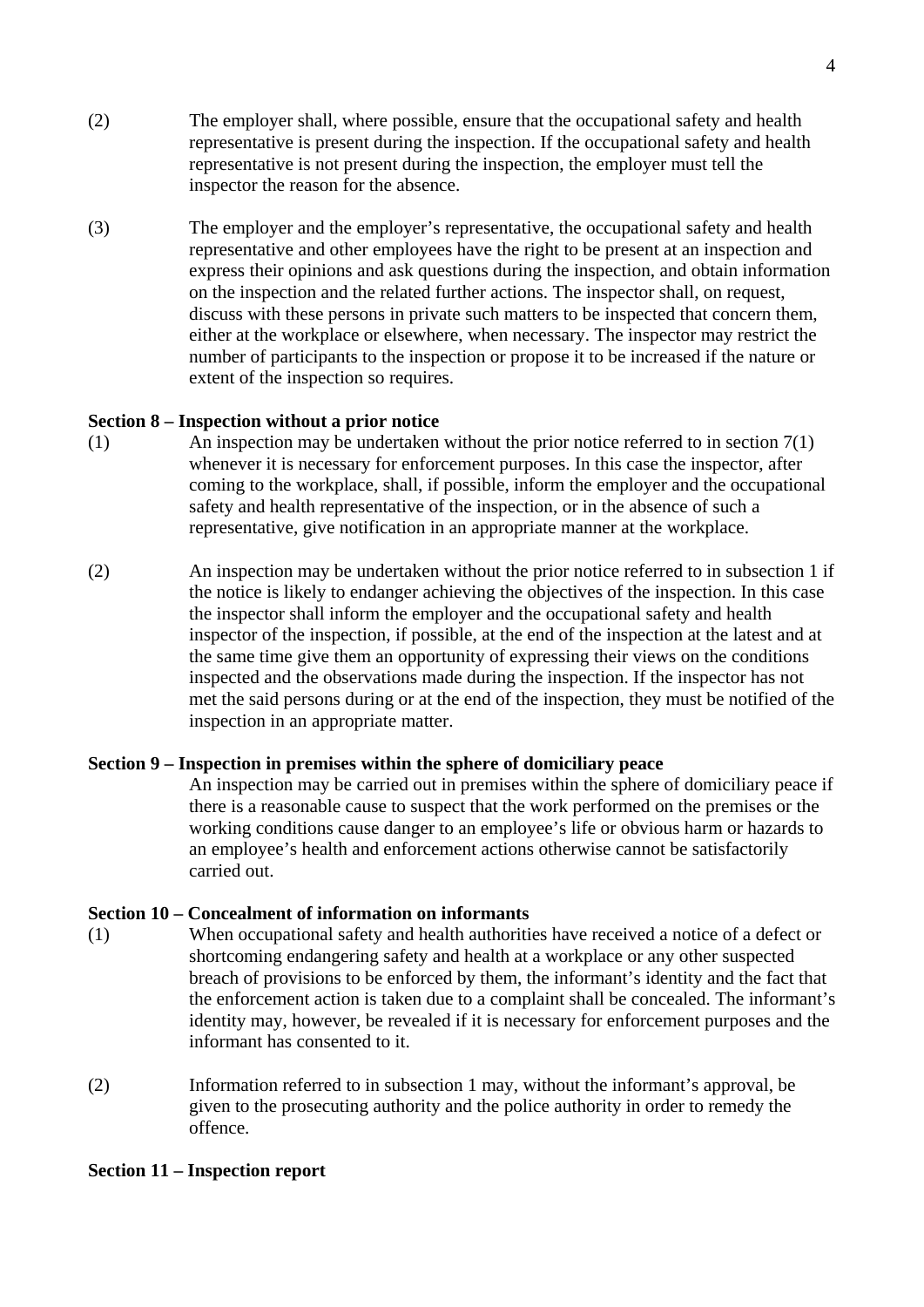- (1) The inspector shall without delay draw up a written inspection report of each inspection. The inspection report must reveal the inspection process and the most essential observations made by the inspector. In addition, it must contain written advice and improvement notices in accordance with section 13, a description of the purpose of the written advice and improvement notice and the possible further actions. An improvement notice may also be issued as a separate document.
- (2) When necessary, the inspector may, in the inspection report or otherwise, give advice with recommendations in order to promote occupational safety and health.
- (3) The inspection report shall be submitted to the employer and the occupational safety and health representative. In the absence of an occupational safety and health representative, the employer shall notify the employees of the inspection report in an appropriate manner at the workplace.

### **Section 12 – Having recourse to experts**

- (1) Occupational safety and health authorities may have recourse to outside experts in order to investigate circumstances significant for enforcement purposes. An expert has rights, in accordance with section 4, to the extent that is necessary for the investigation, insofar as is indicated by the letter of authority which the occupational safety and health authority has issued for the expert individually for each case. However, experts are entitled to carry out their duties on the premises referred to in section 9 only in the company of the inspectors they are assisting.
- (2) The occupational safety and health authority shall notify the employer and the occupational safety and health representative of any essential observations made by an expert in a manner it considers appropriate. In the absence of an occupational safety and health representative, the employer shall notify the employees of the essential observations in an appropriate manner at the workplace.
- (3) The provisions on authorities in the Administrative Procedure Act, the Language Acts and the Act on the Openness of Government Activities also concern experts assisting occupational safety and health authorities.

### **Chapter 3 Use of authority**

### **Section 13 – Issuance of written advice and an improvement notice**

- (1) If an employer does not fulfil obligations imposed on him by provisions to be enforced by occupational safety and health authorities, the inspector shall issue to the employer written advice to eliminate or remedy the non-complying conditions.
- (2) If the hazard or harm arising from non-complying conditions in regard to matters referred to in subsection 3 is greater than minimal, instead of written advice, the inspector shall issue an improvement notice obliging the employer to eliminate or remedy the non-complying conditions. Likewise the inspector may issue an improvement notice if the employer does not follow written advice in accordance with subsection 1.
- (3) An improvement notice may be issued in matters concerning: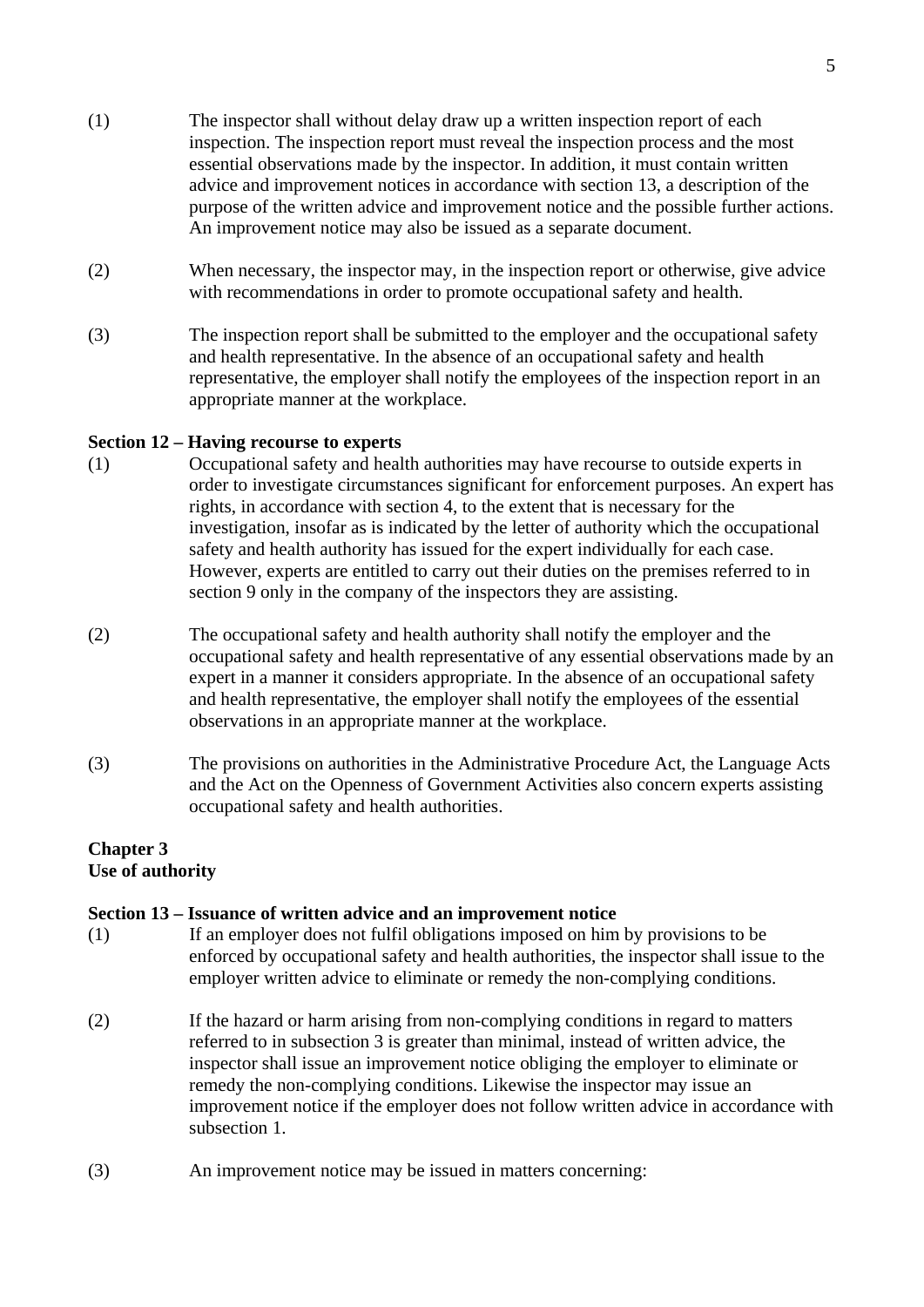1) conditions related to the work environment and the state of the work community that affect the safety and health of employees;

2) records of working hours or annual holidays or an obligation to keep other similar records;

3) issuance of such a pay calculation or work certificate as referred to in the Employment Contracts Act or in some other act to be enforced by occupational safety and health authorities;

- 4) provision of occupational health care;
- 5) supervision of private employment services; or
- 6) an obligation provided for in this Act.
- (4) In the written advice and improvement notice, the inspector shall specify the provisions to be applied and the defects that have been observed as to compliance with them. In an improvement notice, the time limit must be specified within which the employer must make the conditions comply, if this is not immediately possible.

### **Section 14 - Submitting the matter to occupational safety and health authorities**

- (1) The inspector shall oversee that the employer has followed the improvement notice referred to in section 13(2) within the specified time limit. If the necessary measures have not been taken, the inspector shall without delay submit the matter to occupational safety and health authorities.
- (2) If the inspector notices that issuing written advice or an improvement notice will obviously not lead to remedying or eliminating the non-complying conditions or the matter brooks no delay, the inspector may submit the matter to occupational safety and health authorities without issuing written advice or an improvement notice.

#### **Section 15 – Binding decision by occupational safety and health authority**

- (1) Occupational safety and health authorities may oblige an employer to remedy or eliminate non-complying conditions within a specified time limit. When setting a time limit, the authorities must take account of the time limit previously set in the improvement notice.
- (2) Occupational safety and health authorities may, as a sanction for an obligation imposed in the decision referred to in subsection 1, impose a default fine or threat that the non-complying conditions will be ordered to be remedied or eliminated at the defaulter's expense or the concerned activity will be stopped, as provided in the Default Fine Act (1113/1990).
- (3) Occupational safety and health authorities may in their decision order that the decision shall be observed despite appeal.

#### **Section 16 – Prohibition notice and temporary prohibition notice**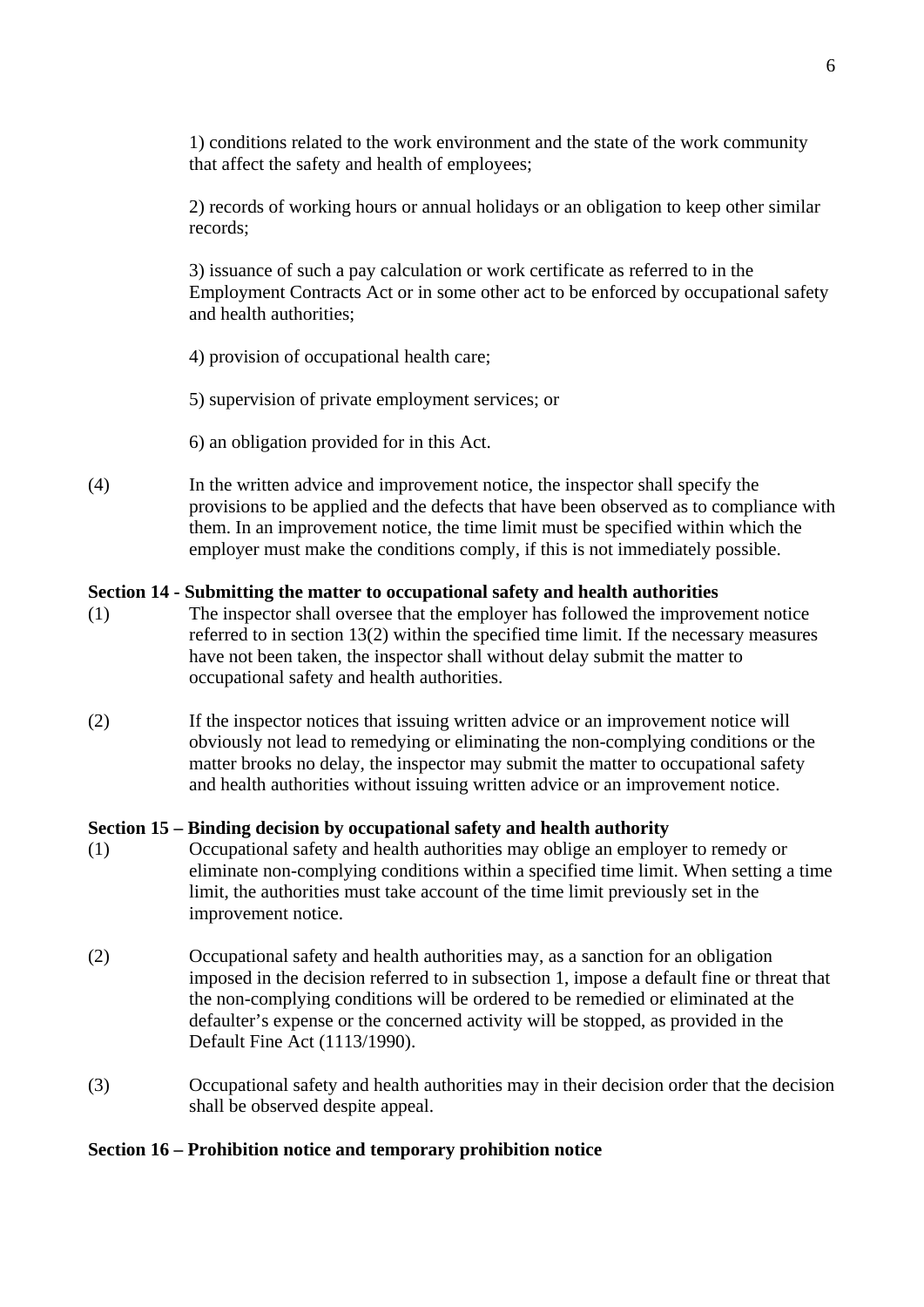- (1) If a defect or shortcoming at the workplace causes a risk to the life or health of an employee, the competent occupational safety and health authority may prohibit the use of a machine, work equipment or other technical device, a product or a work method or the continuation of work until the non-complying conditions have been remedied or eliminated. The occupational safety and health authority may order a default fine as a sanction for the prohibition notice, as provided in the Default Fine Act.
- (2) The inspector may promptly issue the prohibition notice referred to in subsection 1 as a temporary prohibition notice if the risk to life or health is immediate. A temporary prohibition notice shall be complied with immediately. The inspector shall without delay submit the matter to occupational safety and health authorities.

### **Section 17 – Proceedings on a matter**

Before making a binding decision, the occupational safety and health authority shall, in addition to what is provided on hearing a party in the Administrative Procedure Act, allow the competent occupational safety and health representative an opportunity to be heard. A copy of the decision shall be given to the representative free of charge. Matters referred to in sections 15 and 16 above shall be pursued urgently.

### **Chapter 4**

#### **Monitoring the safety of products**

#### **Section 18 – Prohibition to supply products**

- (1) If the office of an Occupational Safety and Health Inspectorate has noticed in carrying out its enforcement duties that a product intended to be placed on the market or supplied for use does not comply with statutory requirements or is otherwise likely to cause danger to persons or property, the occupational safety and health office shall, where necessary, submit the matter to the ministry.
- (2) The ministry may prohibit placing the product on the market or supplying it for use until the product is made to comply with the requirements. Instead of prohibition, the ministry may order restrictions or conditions for the supply of the product. If there is a reasonable cause to suspect that the product does not comply with the requirements, the ministry may prohibit the supply of the product until the compliance of the product has been examined.
- (3) Even though a product is duly placed on the market or supplied for use, the ministry may issue a prohibition in accordance with subsection 2 or order conditions or restrictions for the supply of the product if the product is likely to endanger the safety of persons or property.
- (4) If a product in use may cause immediate danger to the safety or health of employees, the inspector may issue a prohibition referred to in subsection 2 or 3 as a temporary prohibition. The inspector shall submit the matter to the office of the Occupational Safety and Health Inspectorate, which will bring the matter to the ministry for proceedings. The inspector, the occupational safety and health office and the ministry shall act on the matter urgently.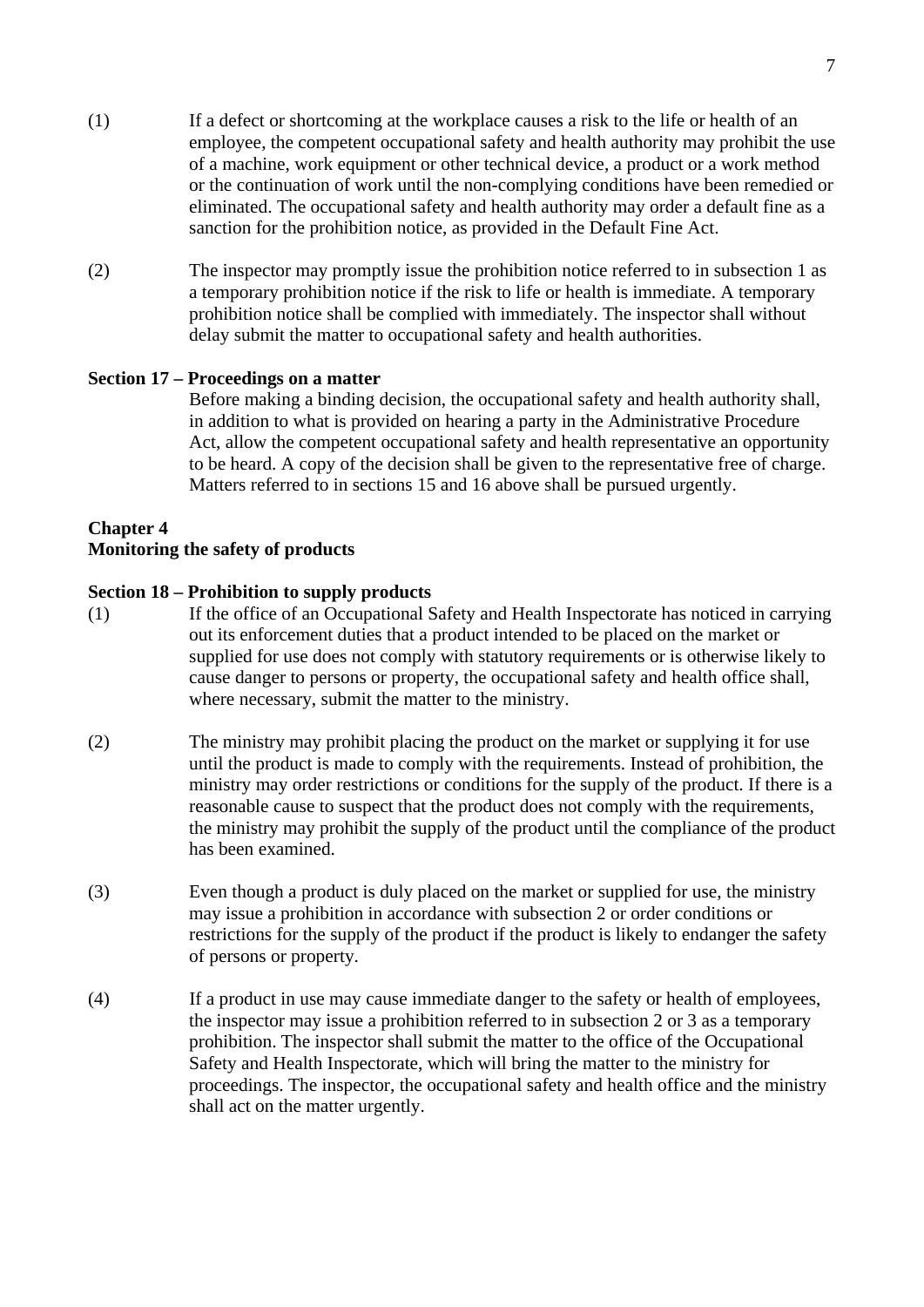#### **Section 19 – Removal of products from the market and use**

The ministry may, in its decision in accordance with section 18, oblige the manufacturer, importer or seller of a product, or any other person who has placed the product on the market or supplied it for use, to remove it from the market and, if the product has been supplied for use, to take necessary action for withdrawing it from use.

#### **Section 20 – Information and sanctions**

- (1) The ministry may, in its decision in accordance with section 18 or 19, impose an obligation concerning information to be given in an appropriate manner on actions required by the decision and on the rights of the product holder.
- (2) The ministry may, as a sanction for an obligation imposed in the decision referred to in this Chapter, impose a default fine or threat that the non-complying conditions will be ordered to be remedied or eliminated at the defaulter's expense or the concerned activity will be stopped, as provided in the Default Fine Act.
- (3) The ministry shall notify the Commission of the European Communities or, when necessary, the other member states of the European union of a decision in accordance with section 18(2) in the manner provided for in Community legislation or elsewhere.

#### **Section 21 – Examination of products and reimbursement of costs**

- (1) The ministry has the right to take possession of a product in the custody of a person referred to in section 19 and arrange for it to be examined, if this is necessary for enforcement purposes in accordance with section 18. If the holder of the product so insists, he or she shall be reimbursed for the current price of the product, unless it turns out that the product does not comply with the requirements.
- (2) If the product complies with the requirements, the ministry may oblige the person or persons who placed the product on the market or supplied it for use to reimburse the government for reasonable costs incurred by the examination or testing of the product. The costs may be collected without separate judgment in the manner provided for in the Act on the Collection of Taxes and Payments Through Execution (367/1961).

# **PART II COOPERATION ON OCCUPATIONAL SAFETY AND HEALTH**

#### **Chapter 5**

### **Cooperation on occupational safety and health at workplaces**

#### **Section 22 – Objectives of the cooperation, and cooperation procedures**

The goal of the cooperation laid down in this Chapter is to improve the interaction between the employer and the employees, and to make it possible for the employees to participate in and influence the handling of matters concerning safety and health at the workplace.

#### **Section 23 – Right to conclude an agreement**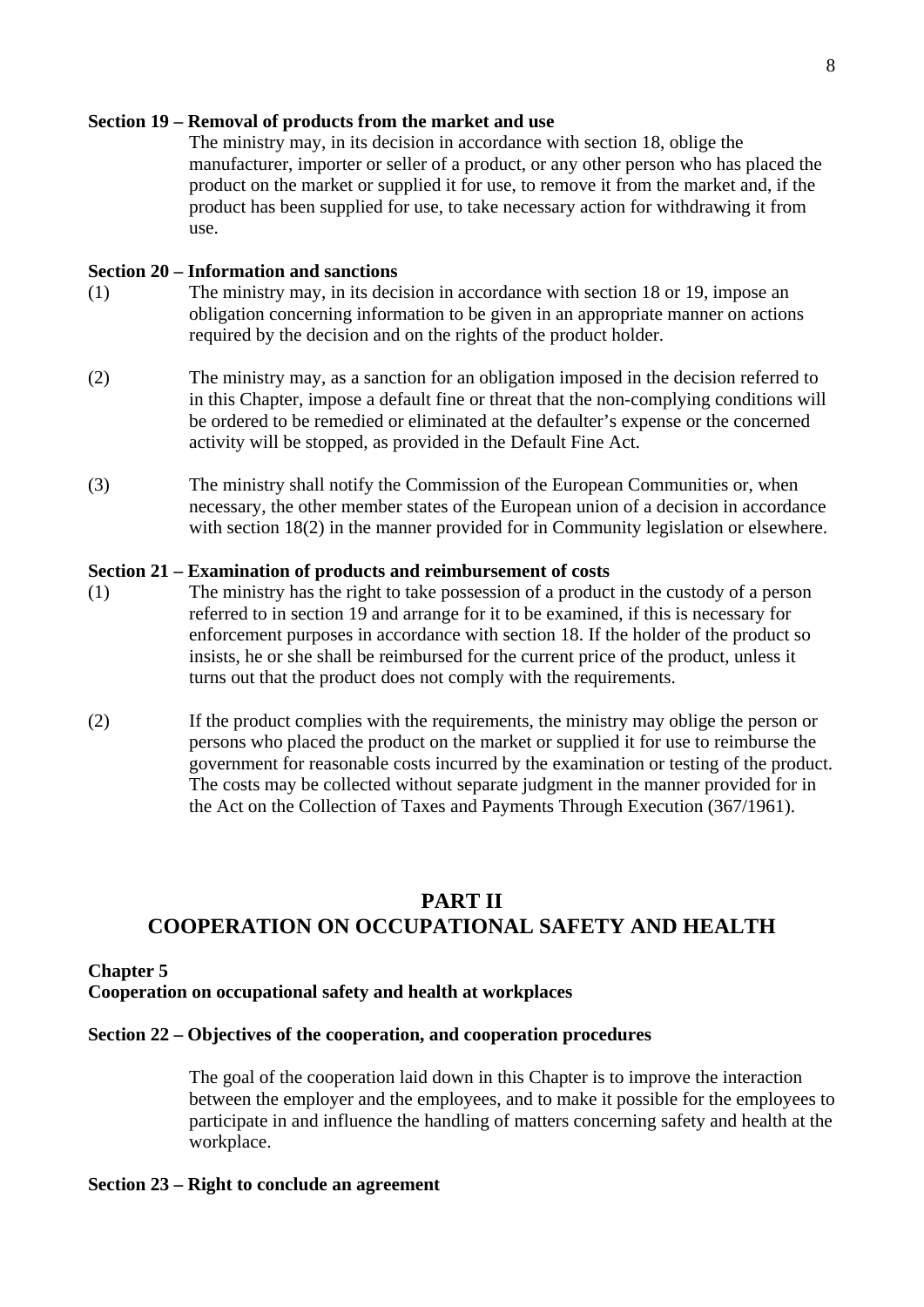- (1) The cooperation referred to in this Chapter may be agreed on in another way through a written agreement between national associations of employers and employees.
- (2) What is provided in subsection 1 on national associations of employers applies correspondingly to the State negotiating authority and other State contract authorities, the Commission for Local Authority Employers, the Church of Finland Negotiating Commission, the Orthodox Church of Finland, the Bank of Finland, the Provincial Government of Åland, and the municipal delegation for collective agreements of the Province of Åland.
- (3) The employer and the occupational safety and health representative or a representative authorized by the personnel, or, where no such person has been selected, the personnel or a group of personnel can agree on arranging the cooperation in a suitable way regarding the circumstances at the workplace, provided that the employees are guaranteed the same level of opportunities to participate in the cooperation and handling of occupational safety and health matters as laid down in this Chapter. The agreement is valid until further notice, and it can be terminated at two months' notice. The agreement binds the employees which shall be considered to be represented by the employees' representative who entered the agreement. The employer shall inform the persons at the workplace of the agreement to be applied and of the content of the agreement. The information shall be given in writing and in an appropriate manner.

### **Section 24 – Restrictions on the use of the right to conclude an agreement**

- (1) The agreement referred to in section 23 above cannot be used to restrict the rights referred to in sections 32, 36 and 37. The agreement cannot be used to eliminate the rights laid down in sections 33, 34(1 and 3), and 35.
- (2) The agreement referred to in section 23(3) above cannot be used to restrict the rights laid down in sections 29, 33(1), 34, 35, 40 and 41.

### **Section 25 – Workplace**

In this Chapter, workplace means an entity that comprises one or more personal workplaces or functional units and is regionally and functionally appropriate with regard to cooperation activities, taking account of the nature and extent of the activities of the workplace as well as the number of employees in the individual workplaces or functional units,.

### **Section 26 – Issues to be handled in cooperation**

- (1) In addition to what is otherwise provided, the issues to be handled in cooperation between the employer and employees include, among other things:
	- 1) matters immediately affecting the safety and health of any employee, and any changes in those matters;
	- 2) principles and manner of investigating risks and hazards at the workplace, as well as such factors generally affecting the safety and health of employees that have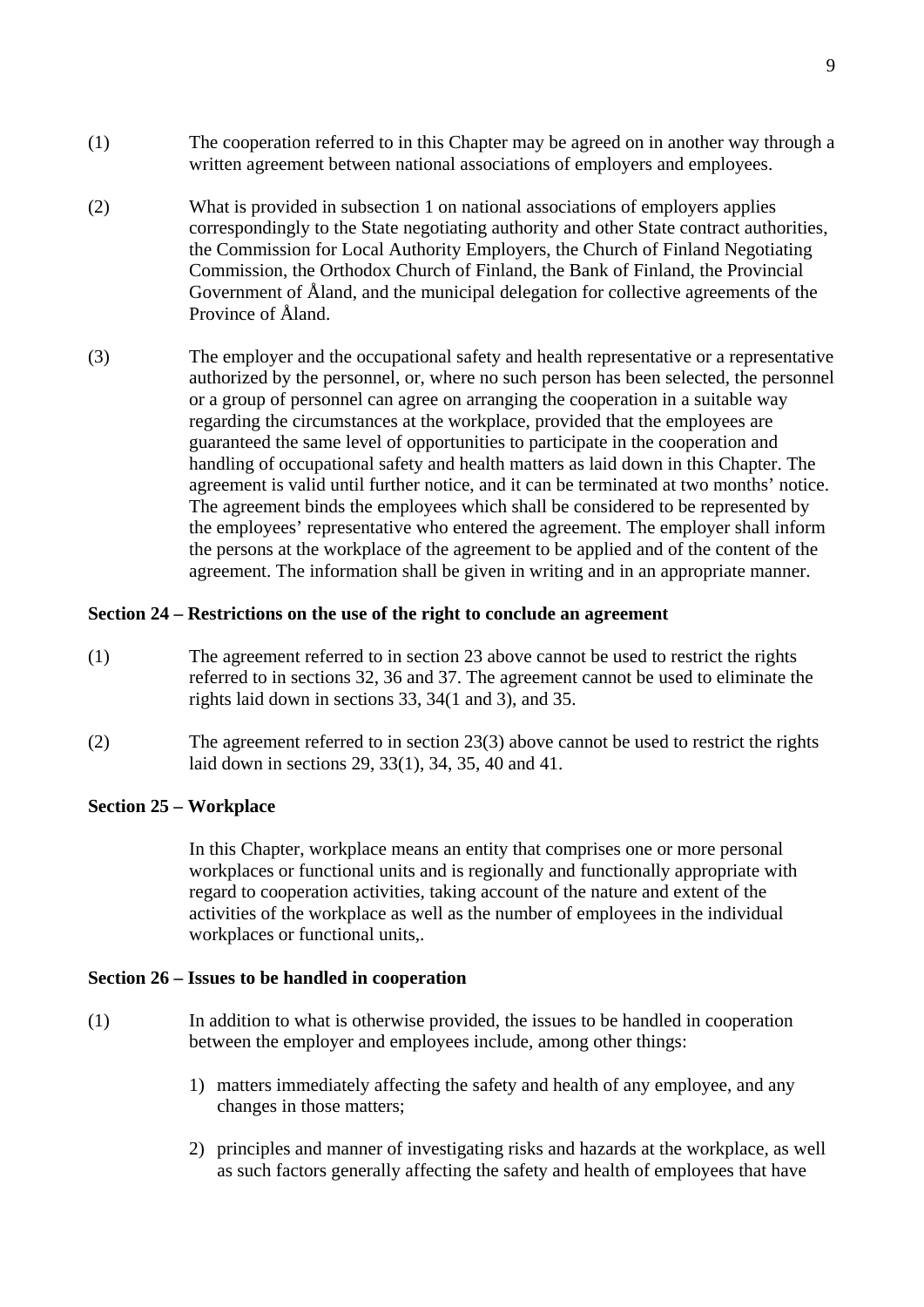come up in connection with the investigation or a workplace survey carried out by an occupational health care organisation;

- 3) development objectives and programmes relating to workplace health promotion or otherwise affecting the safety and health of employees;
- 4) matters affecting the safety, health and working ability of employees and relating to the organisation of work or workload, or to any essential changes in the organisation or workload;
- 5) need and arrangements for training, guidance and induction to be given to employees pursuant to Acts enforced by the occupational safety and health authorities;
- 6) statistics and other follow-up information relating to the work, work environment and the state of the work community and describing safety and health at work; and
- 7) follow-up of how the matters referred to in paragraphs 1-6 above have been carried out, and follow-up of their effects.
- (2) The matters referred to in paragraphs 1-7 above shall be dealt with in due time considering the objectives of the cooperation, taking account of the time schedule for their preparation and carrying them out.

## **Section 27 – Handling of cooperational issues**

- (1) Issues included in the cooperation pursuant to section  $26(1)(1)$  are dealt with between the employer or a manager representing the employer, and the employee concerned. The occupational safety and health representative representing the employee has a right to participate in the handling of the matter by request of the employee, or even without it when necessary. Any far-reaching issues and issues concerning the workplace in general as referred to in section  $26(1)(1)$ , as well as other issues referred to in section 26 are dealt with by the occupational safety and health committee referred to in section 38. A member of the occupational safety and health committee has a right to propose issues for consideration by the committee and even otherwise make proposals for developing the cooperation, and to receive well-grounded feedback on his or her proposals.
- (2) When there is no occupational safety and health committee in the workplace, the issues referred to in section 26(2-7) are dealt with between the employer and the occupational safety and health representative. When there is no occupational safety and health committee or occupational safety and health representative in the workplace, the issues referred to in section 26 are, where appropriate, dealt with in accordance with the provisions of Chapter 3 of the Occupational Safety and Health Act (738/2002). Separate provisions are issued regarding cooperation with the occupational health care.
- (3) Where a shop steward or a contact person or an elected representative referred to in Chapter 13, section 3 of the Employment Contracts Act (55/2001) has been chosen for the workplace on the basis of a collective agreement, the occupational safety and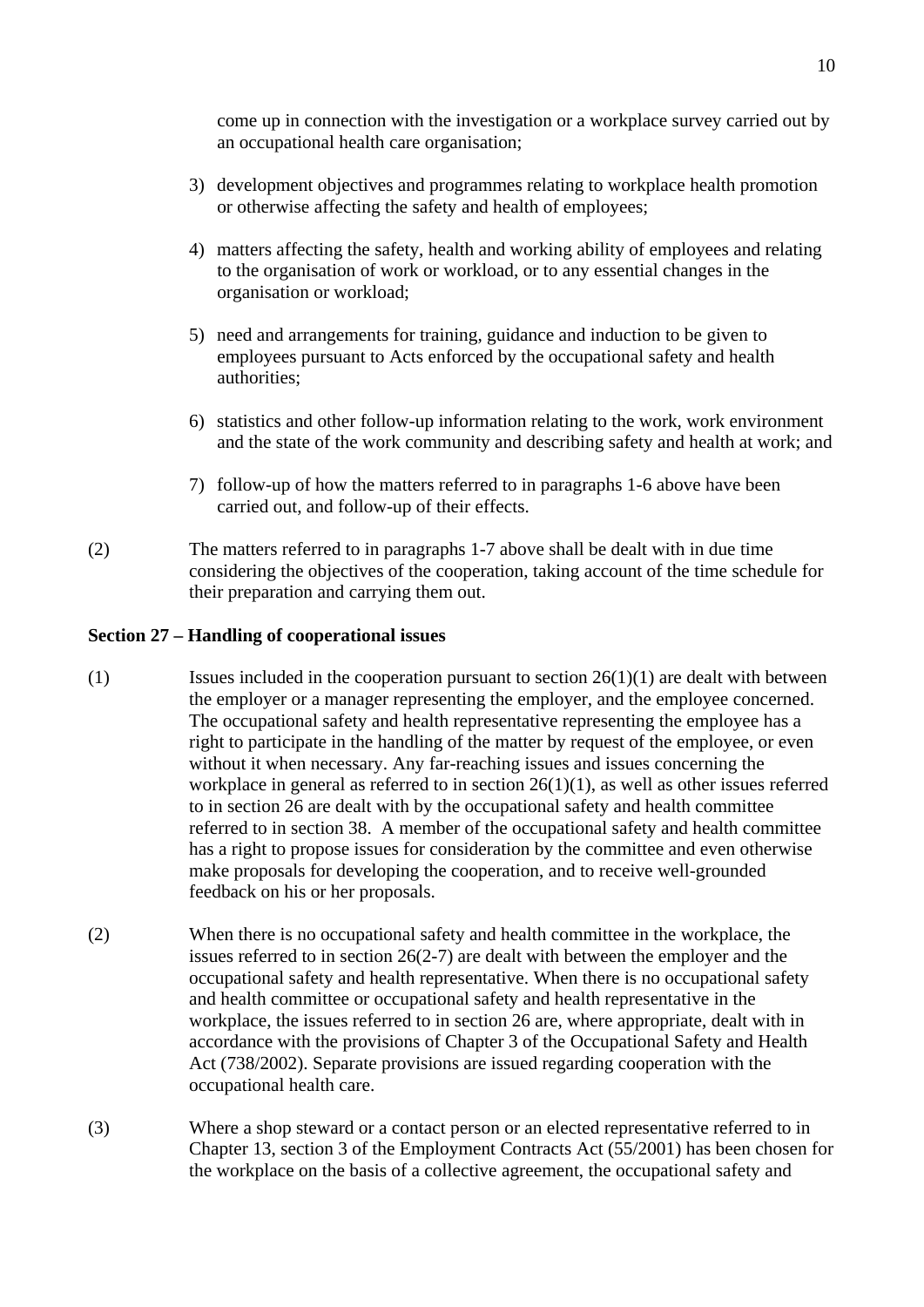health representative represents the employees in matters concerning safety and health at work only. The same person can be elected as shop steward or contact person or elected representative, and as occupational safety and health representative.

### **Section 28 – Person representing the employer in the cooperation process**

- (1) The employer shall nominate his representative (*occupational safety and health manager*) for the cooperation referred to in this Chapter, unless the employer himself wishes to take the position. It is the duty of the occupational safety and health manager to help the employer and the management in tasks relating to acquisition of expertise in occupational safety and health and to cooperation with employees and occupational safety and health authorities. For this purpose, it is the duty of the occupational safety and health manager to take necessary measures to organise cooperation between the employer and the employees and to maintain such cooperation in the workplace, as well as to contribute to the development of occupational safety and health cooperation.
- (2) The occupational safety and health manager shall be adequately qualified regarding the nature of the workplace and the work, and the extent of the workplace. He or she shall also possess enough knowledge of occupational safety and health legislation and the conditions in the workplace, and even otherwise have appropriate prerequisites for dealing with matters referred to in section 26 and for organising the cooperation.

## **Section 29 – Occupational safety and health representative and vice representatives**

- (1) At workplaces where at least ten employees work regularly, the employees shall from among themselves choose an occupational safety and health representative and two vice representatives to represent them in the cooperation referred to in this Chapter, and to keep contact with occupational safety and health authorities. In other workplaces, too, the employees can from among themselves choose the representatives mentioned above. Clerical employees at a workplace are entitled to choose their own occupational safety and health representative and two vice representatives from among themselves.
- (2) If the occupational safety and health representative's contractual employment relationship, public-service employment relationship, or other employment relationship governed by public law ends, or the person in question resigns from his or her duties as occupational safety and health representative in mid-term, he or she will be replaced by a vice representative for the rest of the term. The vice representative replacing the occupational safety and health representative has the status of an occupational safety and health representative.
- (3) If the occupational safety and health representative cannot take care of his or her duties because of a temporary hindrance, a vice representative takes care of such necessary duties of the occupational safety and health representative that cannot be left to wait until the hindrance affecting the occupational safety and health representative is removed. In such a situation, the vice representative has the same right as the occupational safety and health representative to obtain any information needed for taking care of the duties in question, to use working time, to gain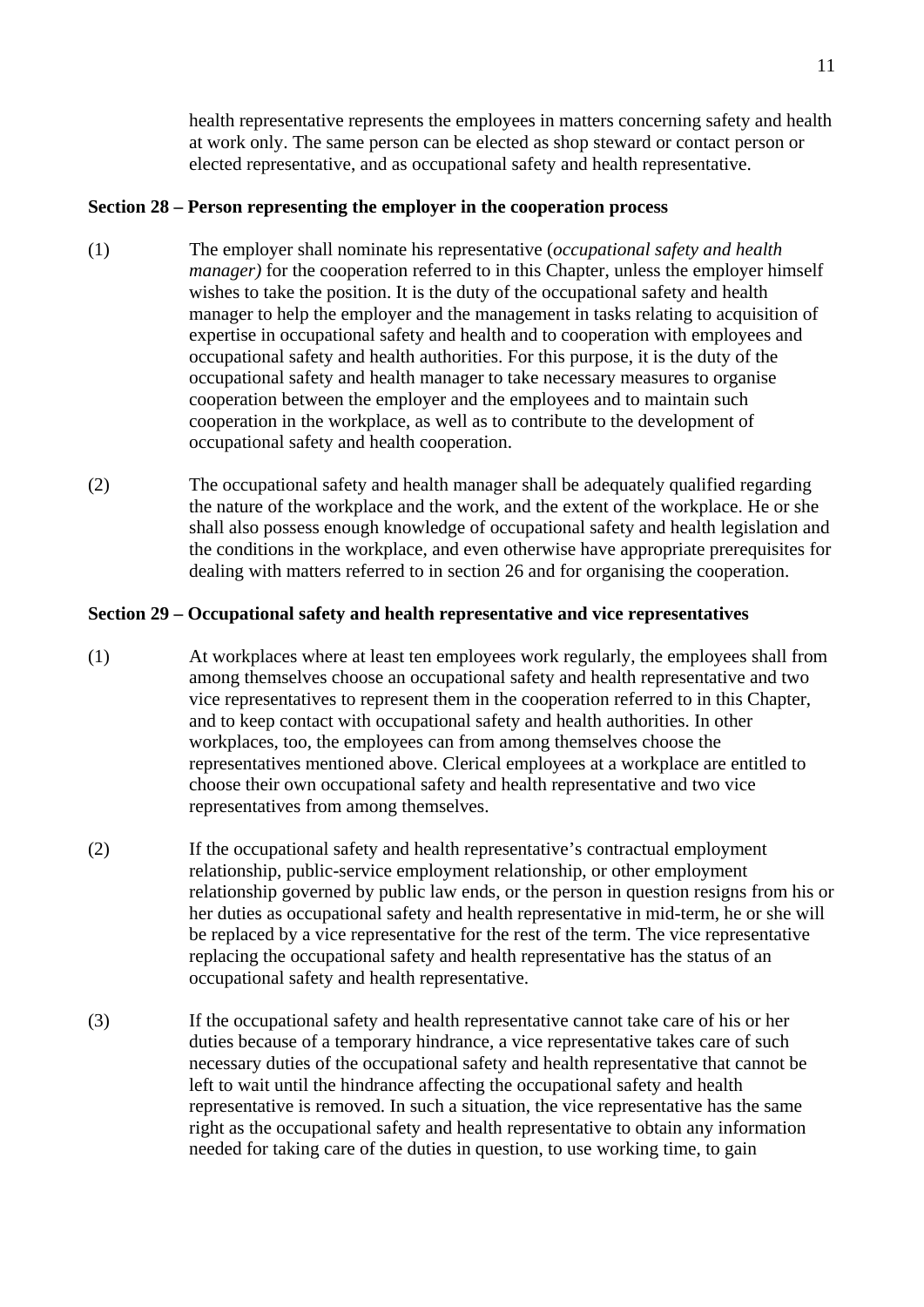compensation for the loss of income, and to interrupt dangerous work in accordance with section 36.

(4) When the occupational safety and health representative is unable to take care of his or her duties because of a hindrance, the vice representative who got most votes in the election of vice representatives takes care of the duties of the occupational safety and health representative, unless otherwise agreed in accordance with the provisions of section 23.

## **Section 30 – Selection of an occupational safety and health representative and vice representatives**

- (1) The occupational safety and health representative and the vice representatives shall be selected through an election organised by the employees. The representatives shall be selected for a period of two calendar years, unless another agreement has been made on the period in accordance with the provisions of section 23. A period longer than two years can be agreed on through an agreement referred to in section 23(1). For well-grounded reasons, the work period of the representatives may also be agreed, by the occupational safety and health committee or through a corresponding cooperation procedure, to last for four calendar years. The time and place of the election shall be agreed on in advance with the employer. The election shall be organised in a manner that provides all employees at the workplace with an opportunity to participate in the election, and that does not cause any unnecessary inconvenience to the activities of the workplace.
- (2) When necessary, the employer shall give information at the workplace on the employees' right to select an occupational safety and health representative. For the organisation of the election, the employer shall give the employees a list of all employees of the workplace, and, when necessary, a separate list of clerical employees. The employer shall also let the employees use premises in its control free of charge for organising the election. The employer shall not prevent or complicate the organisation of the election.
- (3) The election organisers shall immediately, in writing, inform the employer of the result of the election of an occupational safety and health representative and vice representatives.
- (4) When uncertainty arises at the workplace about the organisation of the election of an occupational safety and health representative, an inspector shall give the employees any instructions they need. If no election has been organised in a workplace where, according to section 29, an occupational safety and health representative shall be selected, the inspector shall take necessary measures to get the election organised.
- (5) Further provisions on the date of the election of an occupational safety and health representative and vice representatives, eligibility of a candidate for office, nomination of candidates, voting procedure, and other matters concerning the organisation of the election may be issued by Government Decree.

### **Section 31 – Duties of the occupational safety and health representative**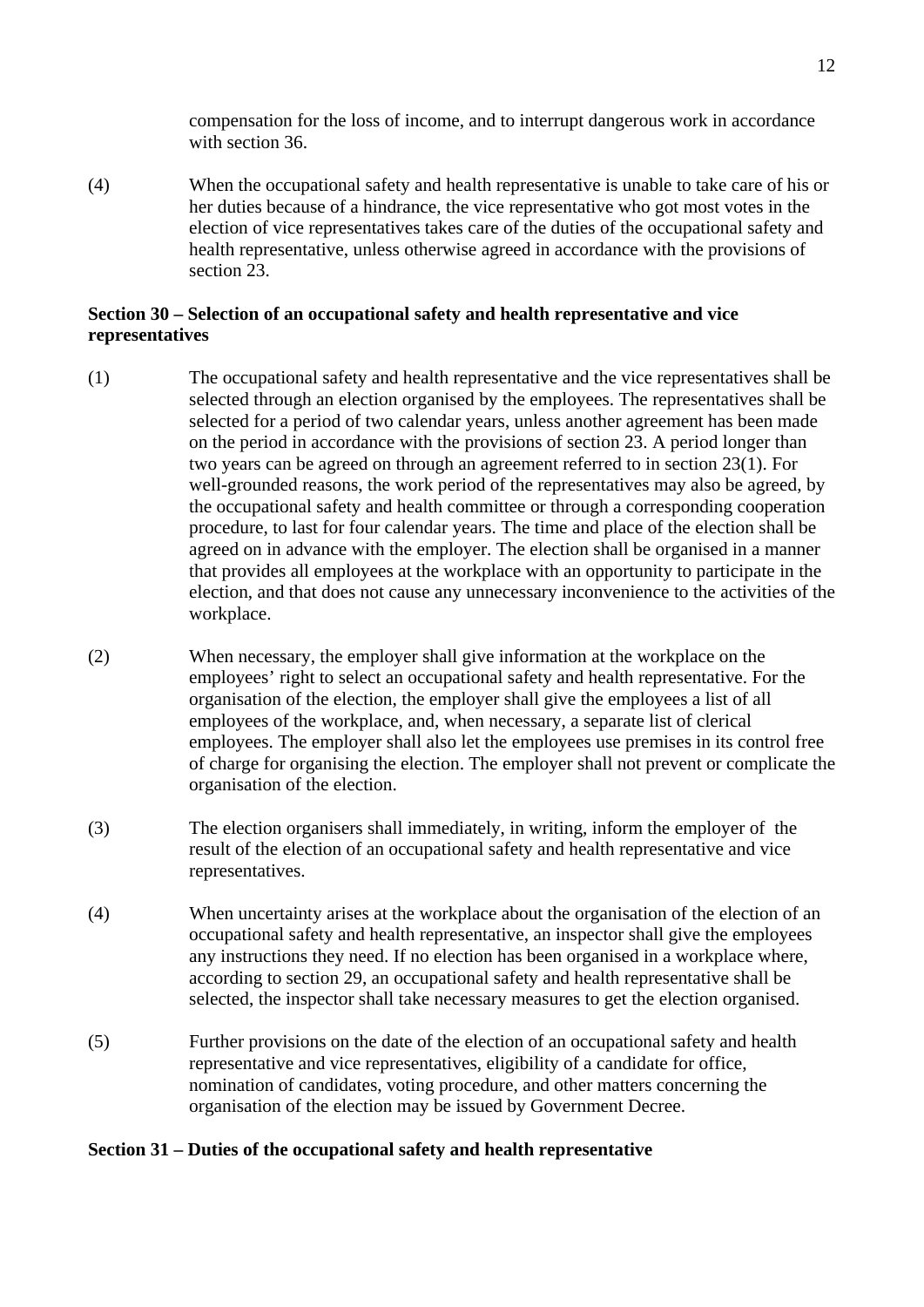The occupational safety and health representative represents the employees of the workplace when dealing with matters referred to in section 26 in cooperation with the employer, and in relation to occupational safety and health representatives. Additionally, it is the duty of the occupational safety and health representative to become familiar, on his or her own initiative, with the environment of the workplace, matters connected with the state of the work community and affecting the safety and health of employees, and with occupational safety and health legislation. The occupational safety and health representative shall also participate in inspections and expert investigations relating to occupational safety and health, if the expert or occupational safety and health authority considers the participation as necessary. The occupational safety and health representative shall also, for his or her own part, make the employees he or she represents pay attention to matters that promote safety and health at work.

### **Section 32 – Occupational safety and health representative's right to gain information**

- (1) The occupational safety and health representative is entitled to have access to the documents and records the employer is obliged to keep in accordance with occupational safety and health provisions. The representative also has a right to become familiar with such documents in possession of the employer which concern safety and health at work and are connected with the state of the working environment and work community. Additionally, the occupational safety and health representative is entitled to receive from the employer any information necessary for his or her cooperational duties.
- (2) The occupational safety and health representative is also entitled to have access to the employer's copy of the agreement between the employer and the occupational health care organisation on arranging occupational health care, or to the employer's description of the occupational health care organised by the employer himself, and to the occupational health care action plan. Separate provisions are issued regarding occupational safety and health representatives' statements on applications concerning compensation for occupational health care costs.
- (3) The occupational safety and health representative is entitled to obtain copies of the documents mentioned in subsections 1 and 2 to the extent his or her cooperational duties require.

## **Section 33 – Occupational safety and health representative's and vice representative's right to receive training**

(1) The employer shall see to that it is possible for the occupational safety and health representative and the vice representative to receive appropriate training for carrying out their cooperational duties. The training shall cover provisions and instructions concerning occupational safety and health, as well as other matters within the duties, taking account of the representatives' experience and any earlier training in occupational safety and health matters. The employer and the occupational safety and health representative, and the vice representative, shall deal with the need for training and training arrangements within two months of the election. The training shall not entail any costs or loss of income for the occupational safety and health representative or vice representative.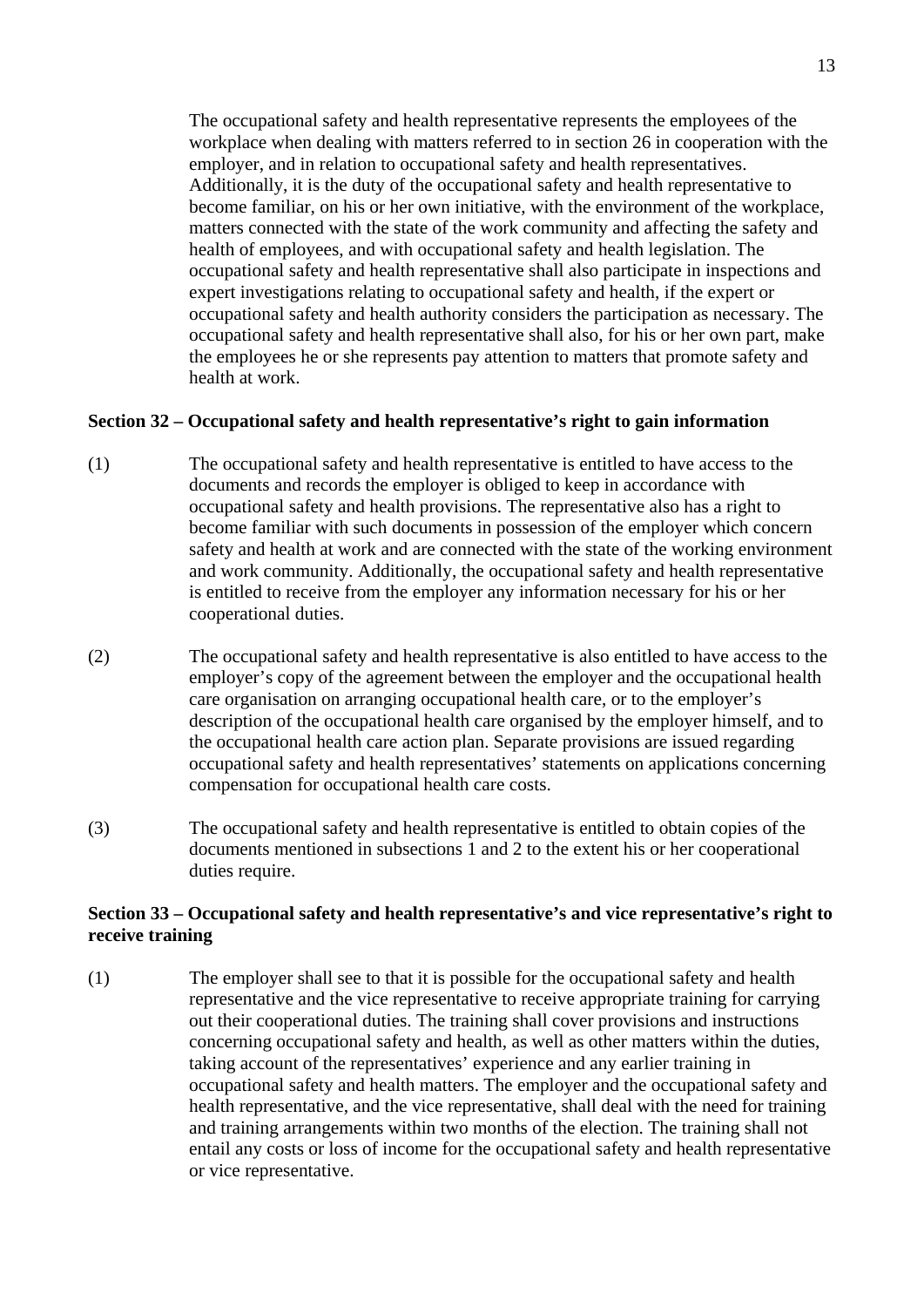(2) The training must take place during working hours, unless other agreements are made in accordance with section 23.

## **Section 34 – Time allocation of occupational safety and health representatives**

- (1) The employer shall release the occupational safety and health representative from his or her regular work for carrying out the duties referred to in section 31 for the reasonable period of time he or she needs to carry out the duties of an occupational safety and health representative, unless there is a sufficient reason that temporarily prevents the release. When defining the time for carrying out the duties of an occupational safety and health representative, the following factors shall be taken into account: number of employees the representative represents, regional extent of the workplace, number of personal workplaces there, nature of work to be carried out at those workplaces, factors depending on the organisation of work and affecting the quantity of the duties of the occupational safety and health representative, and other factors, as referred to in the Occupational Safety and Health Act, relating to workload and hazards and risk factors affecting the safety and the physical and mental health of employees.
- (2) When no other agreements have been made on the time allocation of the occupational safety and health representative in accordance with section 23(1), and at least 10 employees work regularly at the workplace, the employer shall, taking account of the factors referred to in subsection 1 above, release the occupational safety and health representative from his or her regular work for taking care of representative's duties for at least four hours during each period of four successive calendar weeks, unless the release would entail such considerable inconvenience for the production or the employer's activity that it temporarily prevents the release. The provisions above in this subsection apply to the occupational safety and health representative of the employee group that is more exposed to hazards or risks at work than the other employee group.
- (3) The release of the occupational safety and health representative mentioned in subsection 1 shall be taken into account in organising the work, if the occupational safety and health representative's regular work tasks so require. The representative shall otherwise take care of the duties arising from his or her employment relationship.

### **Section 35 – Compensation for the loss of income to the occupational safety and health representative**

- (1) The employer shall compensate occupational safety and health representatives for any loss of income incurred due to taking care of representative's duties during working hours. The compensation is calculated according to the regular income the occupational safety and health representative would have earned during the time he or she was taking care of the occupational safety and health duties.
- (2) The employer shall pay a reasonable compensation for an occupational safety and health representative's necessary duties carried out outside working hours of which the representative has informed the employer,.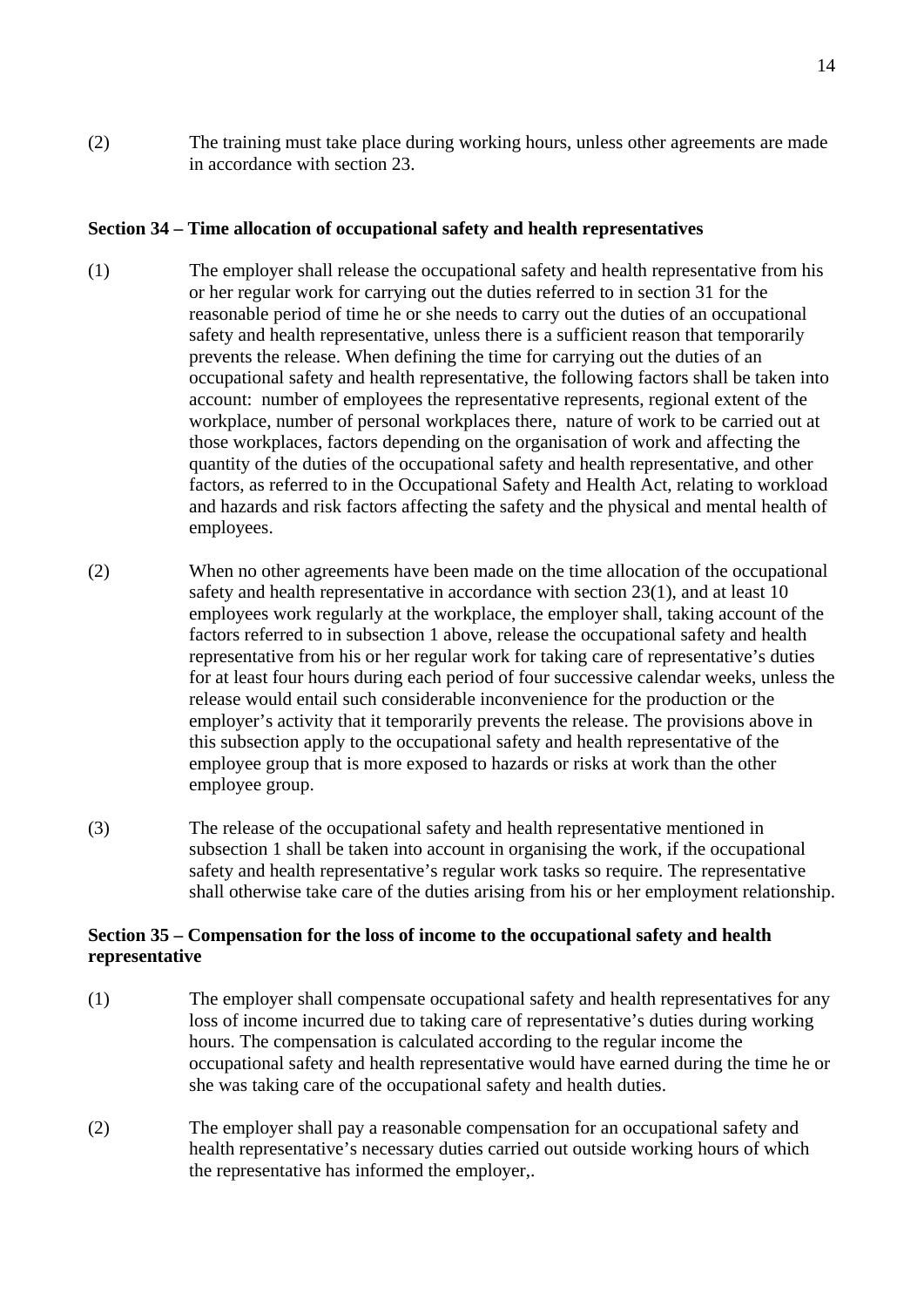## **Section 36 – Occupational safety and health representative's right to interrupt dangerous work**

- (1) If work causes immediate and serious danger to an employee's life or health, the occupational safety and health representative is entitled to interrupt such work in so far as persons represented by them are concerned, subject to the restrictions laid down in this section.
- (2) The occupational safety and health representative shall inform the employer of any interruption of work, in advance if possible in view of the type of danger and other circumstances, and in any case immediately when this is possible without any danger. After making sure that no danger as referred to in subsection 1 exists, the employer may order the work to be continued.
- (3) Any interruption of work shall not restrict workplace operation in a wider scale than is needed to protect safety and health at work. When work is interrupted, any hazards and risks caused by the interruption must be minimised.
- (4) If an occupational safety and health representative has interrupted work in accordance with this section, he or she is not liable to compensate any losses caused by the interruption.

## **Section 37 – Protection against termination in the case of occupational safety and health representatives**

The provisions concerning the termination of employment contracts of shop stewards and elected representatives in Chapter 7, section 10 of the Employment Contracts Act apply to the termination of the employment contract of an occupational safety and health representative.

## **Section 38 – Occupational safety and health committee**

- (1) At workplaces where at least 20 employees work regularly, an occupational safety and healh committee shall be established for a period of two years at a time. Both the employer and the employees of the workplace are represented in the committee.
- (2) The employer shall take the necessary steps to organise the cooperation referred to in this section.

### **Section 39 – Selection and composition of the occupational safety and health committee**

(1) When no other agreements are made on the number of members in the occupational safety and health committee, and on the representation of the parties, the number of committee members is four, eight or twelve, depending on the requirements set by the quality and extent of the workplace as well as other circumstances. A quarter of the members represent the employer, a half of the members represent the larger employee group (clerical or other employees), and a quarter represent the smaller employee group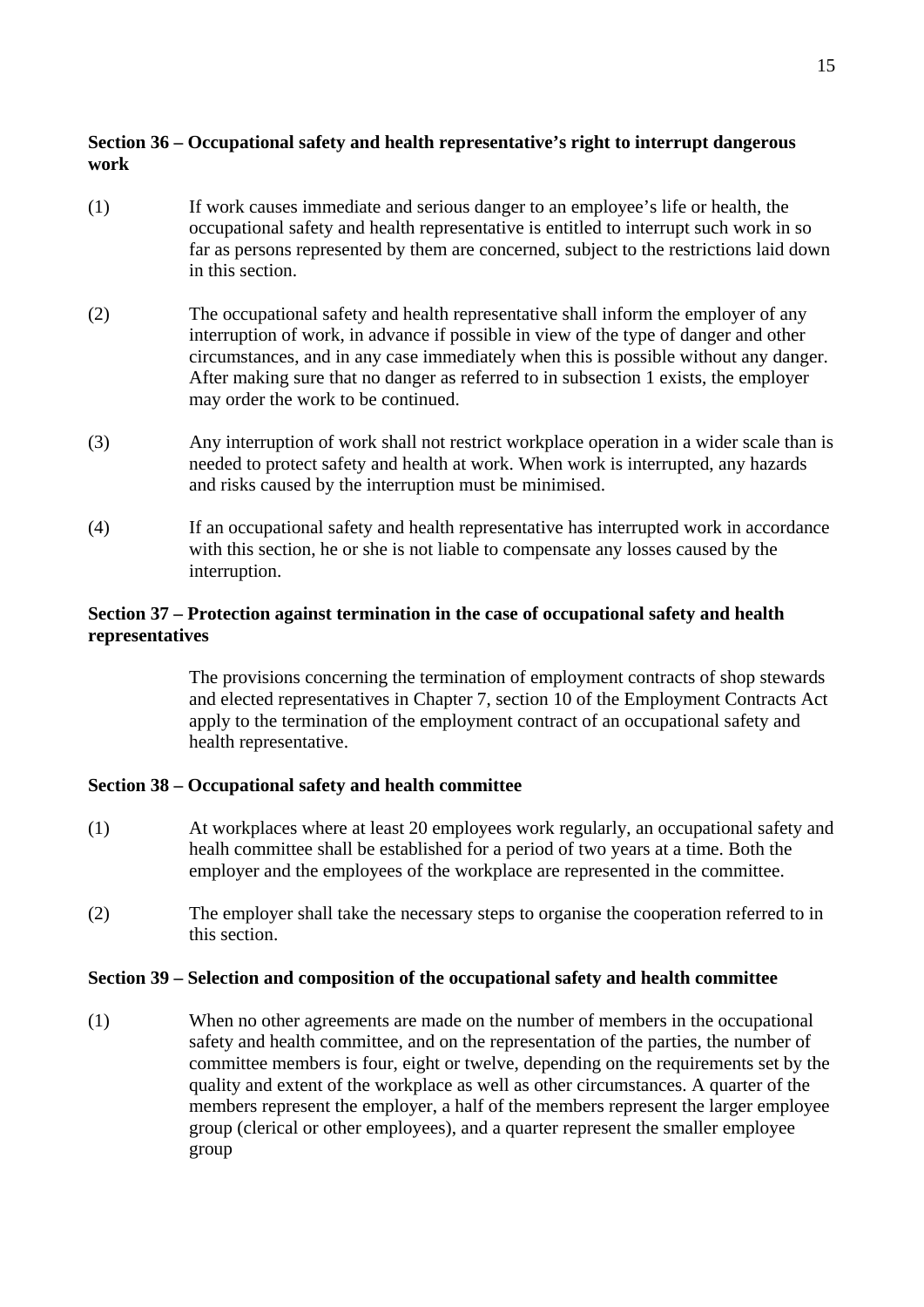- (2) The employer appoints to the occupational safety and health committee such a representative whose duties include preparation of matters to be dealt with in the committee. The committee is chaired by the employer or employer´s representative, or a person the committee has selected from among themselves. The occupational safety and health manager participates in the meetings of the committee, even when he is not a member of the committee.
- (3) The occupational safety and health representatives are members of the occupational safety and health committee. The other members of the committee representing the employees are elected, where appropriate, in accordance with the provisions in section 30 concerning the election of occupational safety and health representatives.
- (4) Further provisions on the date of the election of an occupational safety and health committee, eligibility, nomination of candidates, voting procedure and other subjects concerning the organisation of the election, convening the committee, and other arrangements of the committee's tasks may be issued by Government Decree.

## **Section 40 – Occupational safety and health committee members' time allocation and compensation**

(1) The provisions on the occupational safety and health representative's rights laid down in sections 34 and 35 apply, where appropriate, to the right of the occupational safety and health committee members representing the employees to be released from their regular duties for carrying out necessary occupational safety and health duties, and to their right to get compensation for any loss of income due to the above mentioned duties, or pay for their duties and committee meetings outside working hours.

## **Section 41 – Working premises of the occupational safety and health representative and occupational safety and health committee**

- (1) The employer shall, free of charge, assign a room on its premises for the occupational safety and health representative and the occupational safety and health committee for keeping and studying the documents relating to their duties, and a room for meetings that are necessary with regard to their duties.
- (2) The occupational safety and health representative has a right to use any common office and communication equipment at the workplace as much as his or her duties require, and in a way agreed on under section 23.

### **Section 42 (11.8.2006/701)**

*Section 42 repealed by Act 11.8.2006/701.* 

## **Section 43 – Secrecy obligation**

The person referred to in this Chapter, or the person chosen in accordance with section 23 to take care of cooperational duties, shall maintain secrecy in respect of all information he or she has received concerning the employer´s economic position and commercial or professional secrets, as well as any information concerning enterprise safety and corresponding safety arrangements, the spreading of which could harm the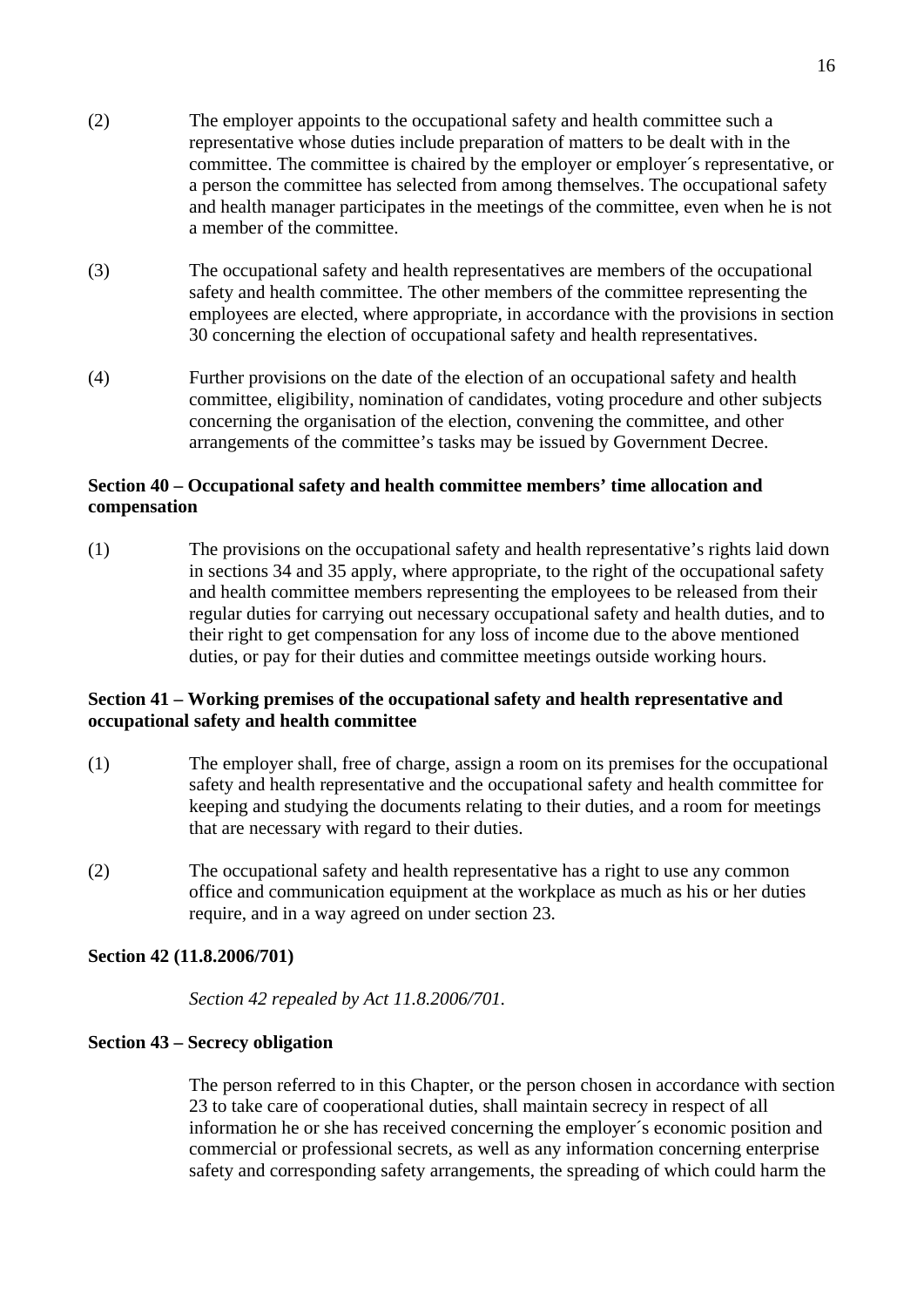employer or a business or contracting partner of the employer. The person shall also maintain secrecy regarding any information concerning a private person's economic position and other personal data, if the person protected by the secrecy obligation has not given his or her consent to supplying the data. The secrecy obligation continues even after the person has left the duties referred to in this section.

### **Chapter 5a (11.8.2006/701) Cooperation on occupational safety and health in shared workplaces and in preventing mutual hazards**

### **Section 43a (11.8.2006/701) – Organisation of cooperation in a shared workplace**

The employer exercising the main authority at a shared workplace referred to in section 49 of the Occupational Safety and Health Act (*shared workplace*) shall take necessary measures to ensure that the cooperational issues referred to in section 26, which are subject to the provisions in section 51 of the Occupational Safety and Health Act, are handled in accordance with section 27.

## **Section 43b (11.8.2006/701) – Right to conclude an agreement**

- (1) The organisation of cooperation referred to in this Chapter may be agreed on in another way in accordance with the provisions in section 23, where appropriate. In that case, the provisions on restrictions to conclude an agreement in section 24 shall be taken into account regarding the occupational safety and health representative's duties concerning cooperational issues at a shared workplace,.
- (2) The occupational safety and health representative employed by the employer that exercises the main authority has the right to act as an occupational safety and health representative in matters relating to cooperation on occupational safety and health, which are subject to section 51 of the Occupational Safety and Health Act, and this right cannot be restricted by an agreement referred to in section 23(3).
- (3) The fact that the shared workplace is a workplace referred to in section 25 cannot be changed by any agreement referred to in section 23.

## **Section 43c (11.8.2006/701) – Cooperation parties in a shared workplace**

- (1) In cooperational matters under section 26, which are subject to section 51 of the Occupational Safety and Health Act, the parties of the cooperation in a shared workplace are the employer exercising the main authority or the employer´s representative, and the occupational safety and health representative employed by the employer exercising the main authority. Other cooperational matters relating to occupational safety and health are dealt with between the employer in question and the occupational safety and health representative employed by this employer.
- (2) If the shared workplace is a building construction site, the employees working for the several employers there have the right to select a joint occupational safety and health representative and two vice representatives for the construction site to represent the employees in the cooperation on occupational safety and health with all employers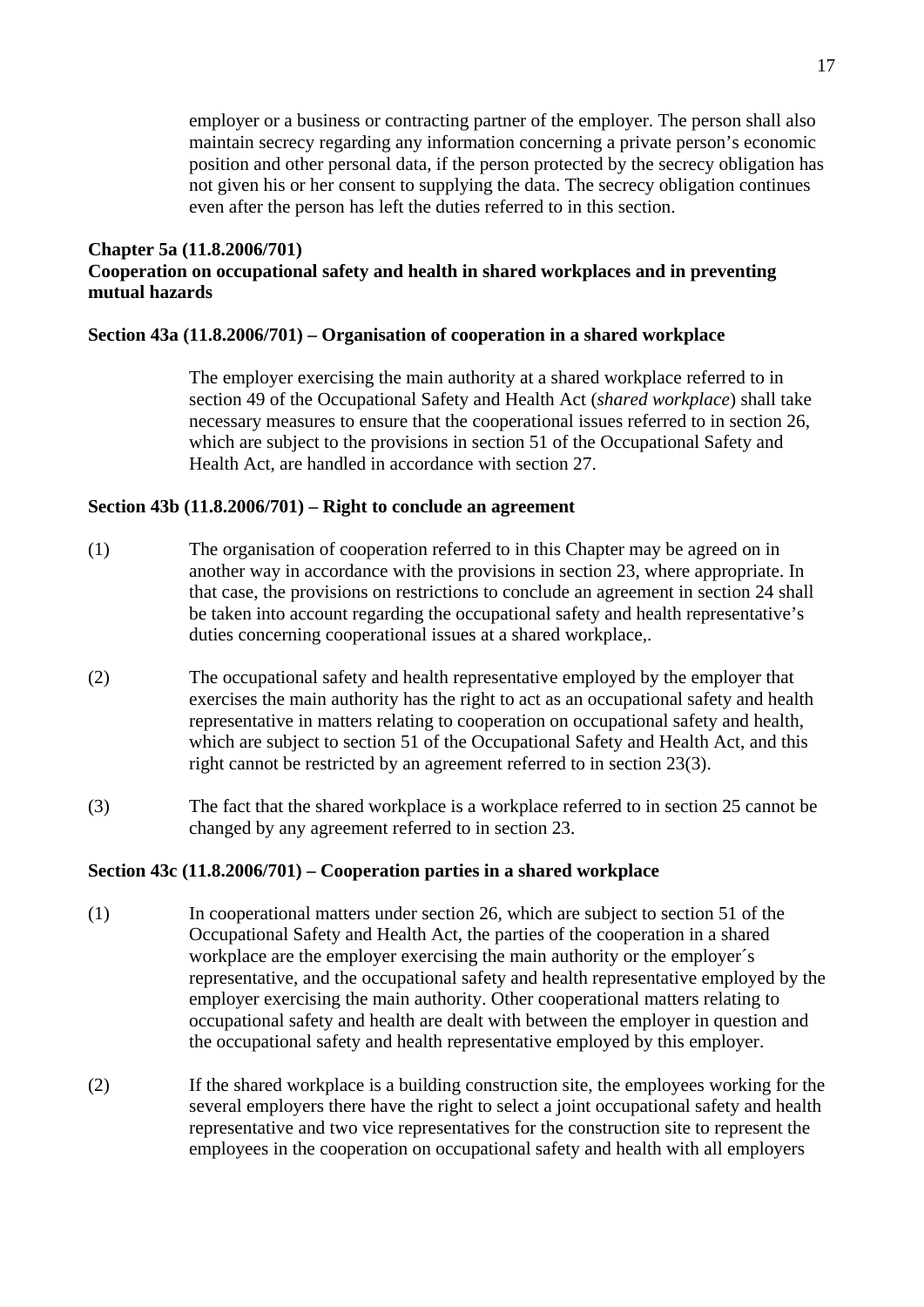and self-employed workers of the construction site, as well as in relation to occupational safety and health authorities.

## **Section 43 d (11.8.2006/701) – Joint occupational safety and health manager**

If the employers have not nominated a joint occupational safety and health manager, the employer exercising the main authority at the shared workplace, or the employer in main contractor position, takes care of the duties of an occupational safety and health manager referred to in section 28.

## **Section 43e (11.8.2006/701) – Rights of occupational safety and health representatives in a shared workplace**

- (1) The rights of an occupational safety and health representative in a shared workplace are subject to the provisions of section 31-35, where appropriate. For taking care of the duties referred to in this Chapter, the occupational safety and health representative has the right to follow and investigate how the matters referred to in section 51 of the Occupational Safety and Health Act are carried out in the shared workplace. This right is focused on all employers, employees and self-employed workers operating in the workplace.
- (2) The rights of a site-specific occupational safety and health representative are subject to the provisions on occupational safety and health representatives in sections 29-37.

## **Section 43f (11.8.2006/701) – Occupational safety and health representative's right to access a shared workplace when employed by an external employer**

An occupational safety and health representative employed by an external employer referred to in section 50 of the Occupational Safety and Health Act shall have the right to access the shared workplace, for taking care of his or her duties, on the same conditions as the employees he or she represents, taking account of the general provisions on the right to access the workplace and on safety at the workplace.

## **Section 43g (11.8.2006/701) – Occupational safety and health issues concerning a shared workplace to be handled by an occupational safety and health committee**

- (1) The occupational safety and health committee's duties in handling cooperational issues, subject to section 51 of the Occupational Safety and Health Act and in accordance with section 26, are subject to the provisions of section 27, where appropriate.
- (2) When necessary, the employer exercising the main authority shall provide the external employers of employees working at the shared workplace, the self-employed workers, and, when necessary, the occupational safety and health representative of the external employer,with an opportunity to participate in the handling of cooperational issues, subject to section 51 of the Occupational Safety and Health Act and in accordance with section 26, in the occupational safety and health committee provided in section 38, or in a corresponding cooperational body.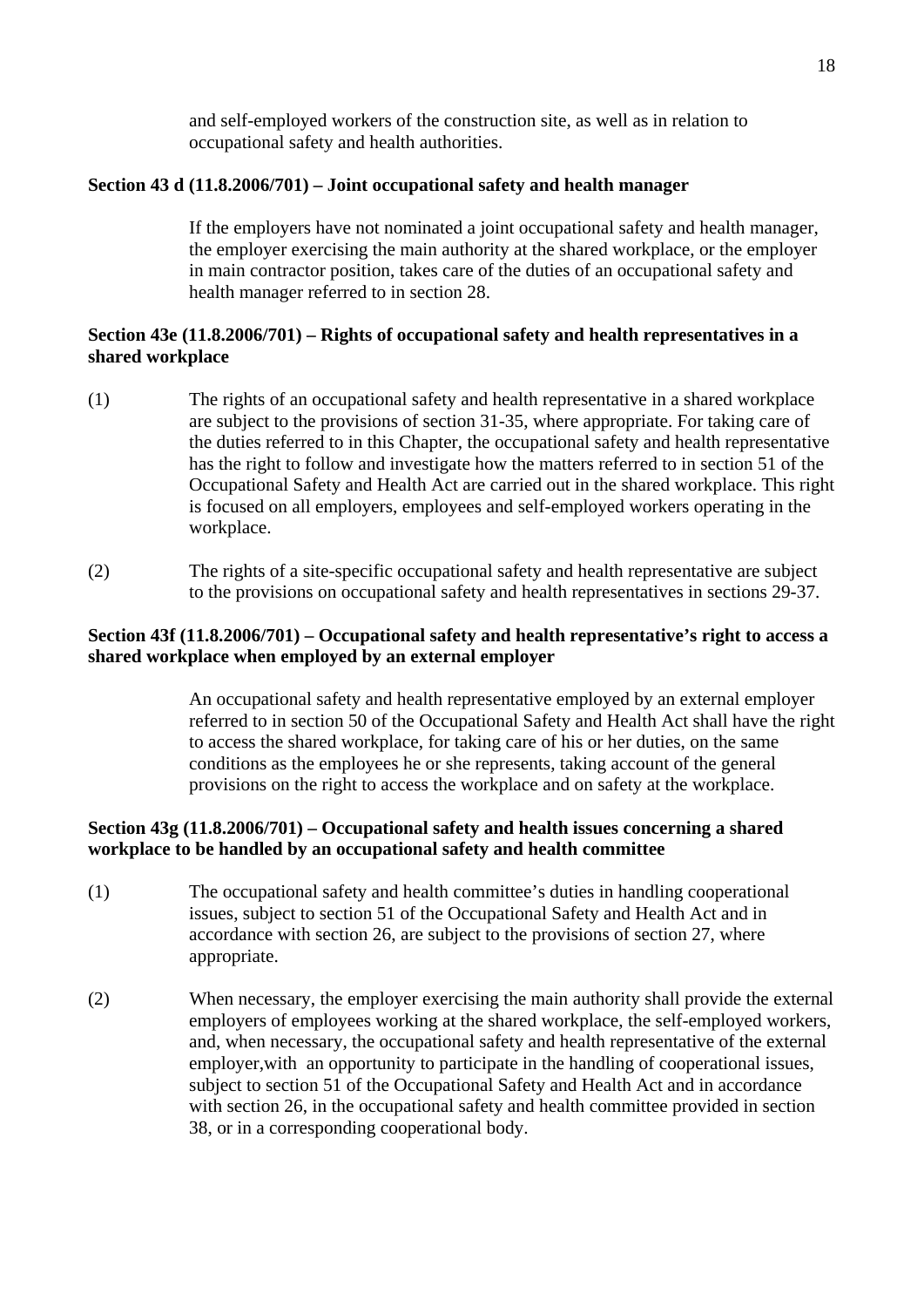## **Section 43h (11.8.2006/701) – Cooperation on occupational safety and health in preventing mutual hazards**

- (1) The cooperational issues in accordance with section 26 and subject to section 54 on elimination of mutual hazards in workplaces of the Occupational Safety and Health Act are dealt with in accordance with section 27.
- (2) The employers operating at a workplace referred to in section 54 of the Occupational Safety and Health Act have the right to agree on the nomination of a joint occupational safety and health manager.

# **PART III APPEAL, NOTIFICATION OBLIGATIONS, PENAL PROVISIONS, AND MISCELLANEOUS PROVISIONS**

### **Chapter 6 Legal remedies**

### **Section 44 – Appeal against decisions of the occupational safety and health authority**

- (1) A decision taken by an Occupational Safety and Health Inspectorate under this Act may be appealed against to the Administrative Court, and a decision taken by the Ministry as an occupational safety and health authority under this Act may be appealed against to the Supreme Administrative Court, as provided in the Administrative Judicial Procedure Act (586/1996). The Administrative Court and Supreme Administrative Court shall consider the appeal urgently.
- (2) In addition to other provisions laid down in legislation on persons having the right to appeal, the occupational safety and health representative concerned may appeal against a decision that allows an exemption from the requirements laid down to protect employees. Also the occupational safety and health authority that has taken the decision against which an appeal has been made, may appeal against the decision of the Administrative Court.
- (3) Temporary prohibition notices referred to in sections 16(2) and 18(4) above may not be appealed against. An appeal against an Administrative Court decision concerning merely enforcement can be submitted to the Supreme Administrative Court only in connection with the principal claim.
- (4) The Act on the Labour Council and Derogation Permits Concerning Labour Protection (400/2004) lays down provisions on appeals against Occupational Safety and Health Inspectorates' decisions concerning derogation permits referred to in section 9 of the Act.

### **Section 45 – Complaint**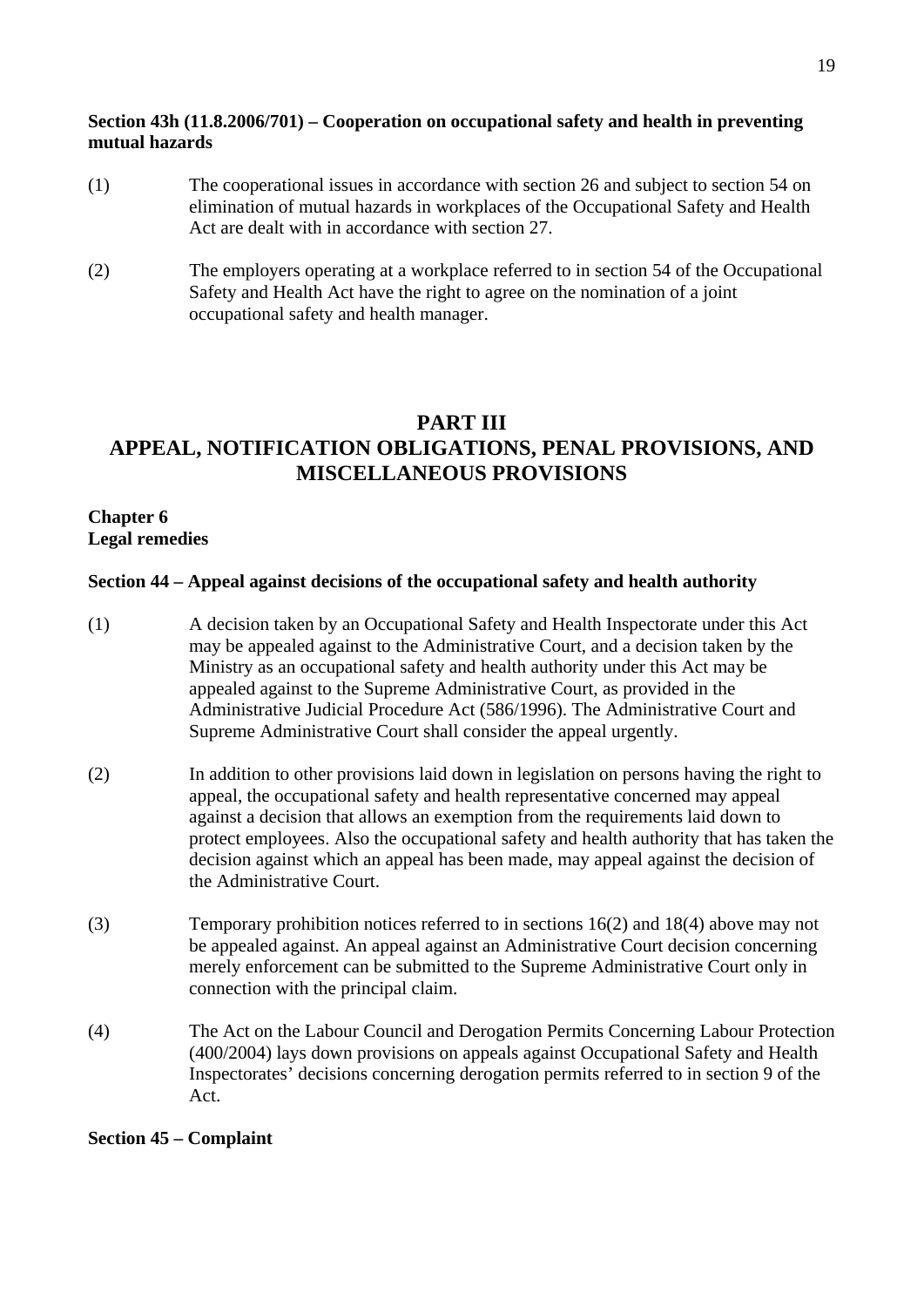The employer, the competent occupational safety and health representative, and any employee have the right to complain in writing that an occupational safety and health inspection has not been carried out in compliance with this Act. The complaint shall be made within two months after the occupational safety and health inspection or other enforcement measure. The enforment measures that were carried out shall be investigated on the basis of the complaint, and a new inspection shall be carried out when necessary. Within a reasonable time, the complainant shall be informed of the measures taken in response to the complaint.

# **Chapter 7 Notifications for the enforcement of occupational safety and health**

## **Section 46 – Notification of an occupational accident and occupational disease**

- (1) The employer is obliged to immediately notify the occupational safety and health authority of any accident causing death or severe injury which, according to the Employment Accidents Insurance Act (608/1948), shall be investigated by the police at the scene of the accident.
- (2) If a doctor suspects, with justification, an occupational disease or other work-related illness referred to in the Act on Occupational Diseases (1343/1988), he or she shall immediately, secrecy provisions notwithstanding, notify the office of the Occupational Safety and Health Inspectorate of the matter.
- (3) The notification shall contain the following information: 1) name, identity number and other contact information of the person who became ill; 2) employer's name, and contact information of the employer and workplace; 3) other necessary contact information; 4) quality and duration of exposure; 5) information on the quality of the illness, how the illness was discovered, and the harm caused by the illness.
- (4) The office of the Occupational Safety and Health Inspectorate shall deliver the data contained in the notification referred to in subsection 2 to the Finnish Institute of Occupational Health, to be entered in the register on work-related illnesses.
- (5) Further provisions on the content and delivery of the notification may be issued by Government Decree.

## **Section 47 – Notification of persons taking care of the cooperation**

The Act on a Register of Occupational Safety and Health Personnel (1039/2001) lays down provisions on the employer's obligation to send a notification of the occupational safety and health manager, occupational safety and health representative and the vice representatives for the register of occupational safety and health personnel.

## **Section 48 – Obligation to give a prior notice**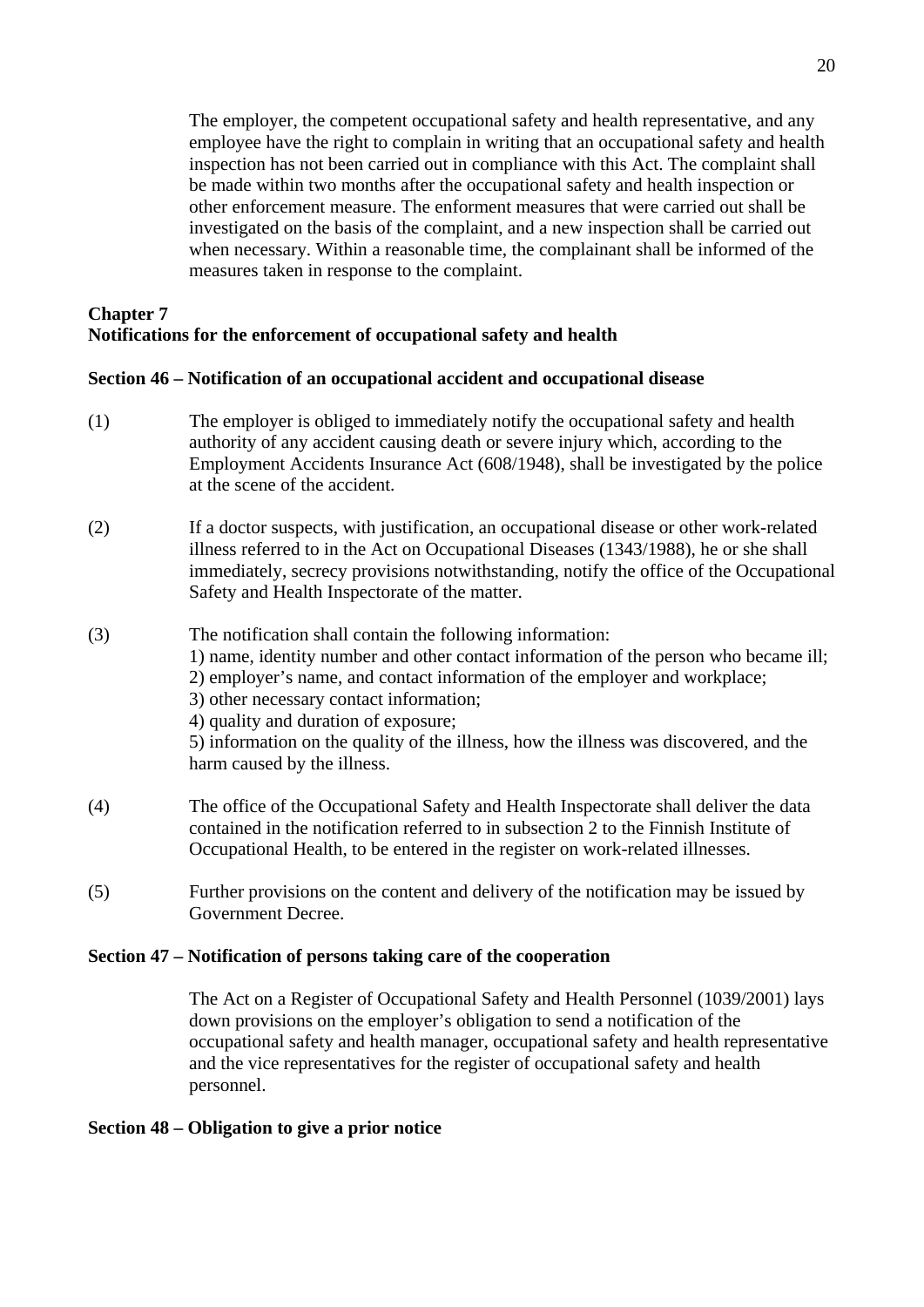- (1) Anyone offering private employment services as their main branch of activity, as referred to in Chapter 4, section 8(1) of the Act on the Public Employment Service (1295/2002), is obliged to give the occupational safety and health authority prior notice of starting the activity.
- (2) The employer or other person responsible for the activity shall notify the occupational safety and health authority of asbestos work, other than temporary construction work, and other comparable work causing special risk of accident or harm to health, and of the nature and duration of the work.
- (3) Further provisions on the work or activity to be notified, the content of the notification, notification time and other procedures may be issued by Government Decree.

## **Chapter 8 Notifications to other authorities, and penal provisions**

## **Section 49 – Notification to other authorities**

When an occupational safety and health authority receives information about a hazard or defect in a product covered by safety provisions enforced by another authority, the occupational safety and health authority shall notify the authority in question of the matter.

## **Section 50 – Notification of a criminal case, and handling of the notification**

- (1) If there are probable grounds for suspecting that an act has been committed that is punishable under any act enforced by the occupational safety and health authority or under Chapter 47 of the Penal Code (39/1889), the occupational safety and health authority shall notify the police of the act for preliminary investigation. However, there is no need for a notification if the act is minor considering the circumstances, and the public interest does not require a notification.
- (2) The occupational safety and health authority shall have an opportunity to be heard in the preliminary investigation of an act referred to in subsection 1 above. The public prosecutor shall provide the occupational safety and health authority with an opportunity to give a statement before the consideration of charges is completed. When the case is handled in court, the occupational safety and health authority has a right to be present and speak.
- (3) The provisions in subsections 1 and 2 do not apply to illegal use of foreign labour referred to in Chapter 47, section 6a of the Penal Code. Separate provisions are issued on the notification duty and hearing of occupational safety and health authorities in connection with work carried out by foreign employees.

### **Section 51 – Penal provisions**

(1) Punishment for violating the concealment or secrecy obligation referred to in section 10 or 43 shall be in accordance with Chapter 38, section 2(2) of the Penal Code unless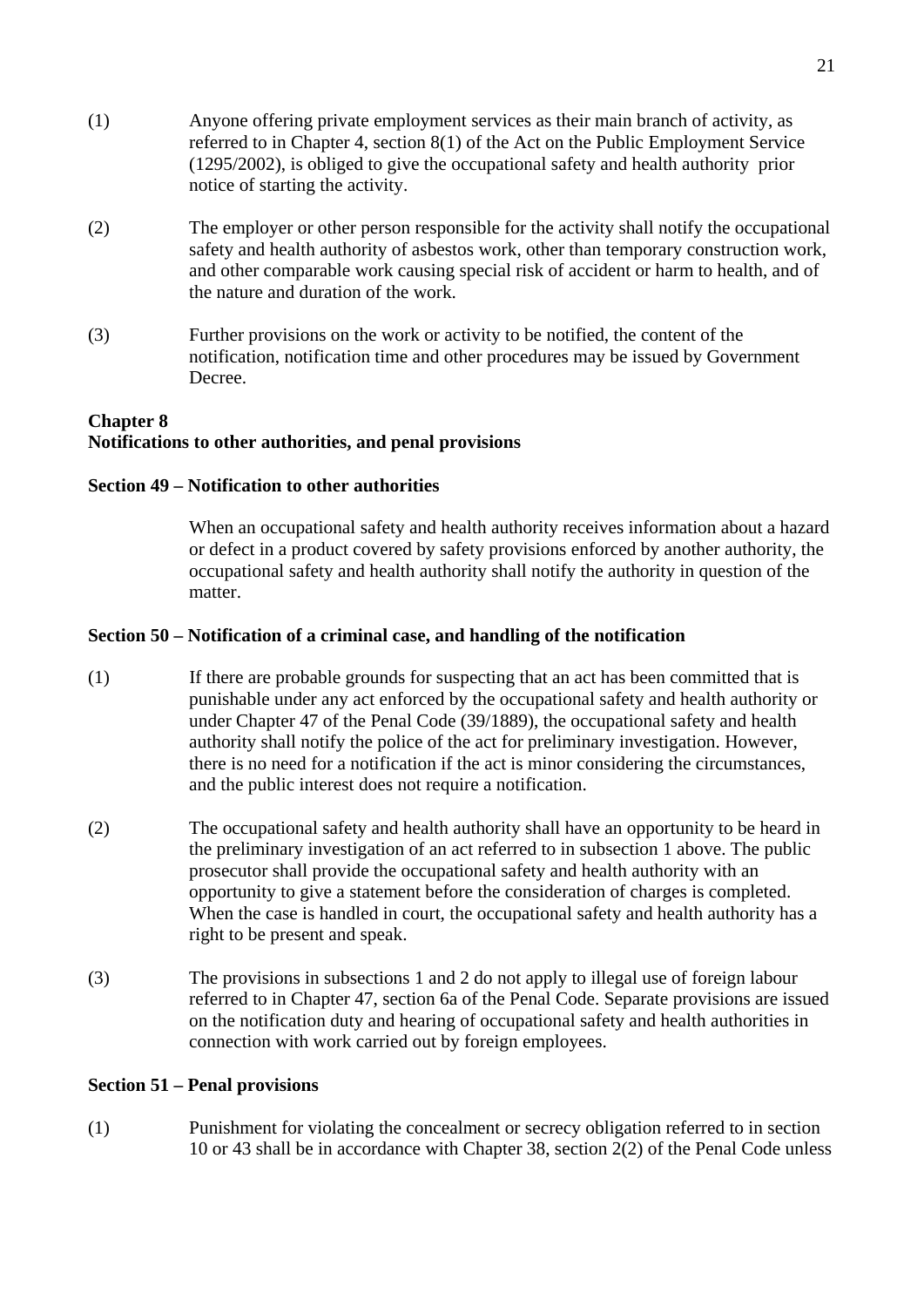a more severe penalty for the act has been provided elsewhere in the law than under Chapter 38, section 2(1) of the Penal Code.

- (2) Penalties for work safety offences are laid down in Chapter 47 section 1 of the Penal Code, and penalties for violating the rights of employee representatives are laid down in Chapter 47, section 4 of the Penal Code.
- (3) Anyone who deliberately or through negligence violates the notification obligation laid down in section 46 or 48 of this Act, shall be sentenced to pay a fine for committing an *occupational safety and health violation*, unless a more severe penalty for the act has been provided elsewhere in the law.
- (4) Also an employer or employer´s representative, who deliberately or through negligence violates the availability obligation laid down in section 53, shall be sentenced for committing an occupational safety and health violation.

### **Chapter 9 Miscellaneous provisions**

### **Section 52 – Executive assistance**

On the request of occupational safety and health authorities, the police shall give executive assistance for carrying out enforcement.

### **Section 53 – Availability**

The employer shall make the following information freely available to employees at the workplace: this Act and the provisions laid down pursuant to it, as well as the contact information for the competent occupational safety and health authority, occupational safety and health manager and occupational safety and health representative of the workplace.

#### **Section 54 – Enforcement**

- (1) The occupational safety and health authorities enforce the occupational safety and health cooperation laid down in Chapter 5 and the provisions concerning the notification obligation laid down in Chapter 7.
- (2) However, the occupational safety and health authorities do not enforce the provisions on cooperation when an agreement has been made on the cooperation in accordance with the provisions in section 23, subsection 1 or 2.

### **Chapter 10**

#### **Provisions on entry into force**

#### **Section 55 – Entry into force**

(1) This Act enters into force on 1 February 2006. Measures necessary for the implementation of this Act may be undertaken before the entry into force of this Act.